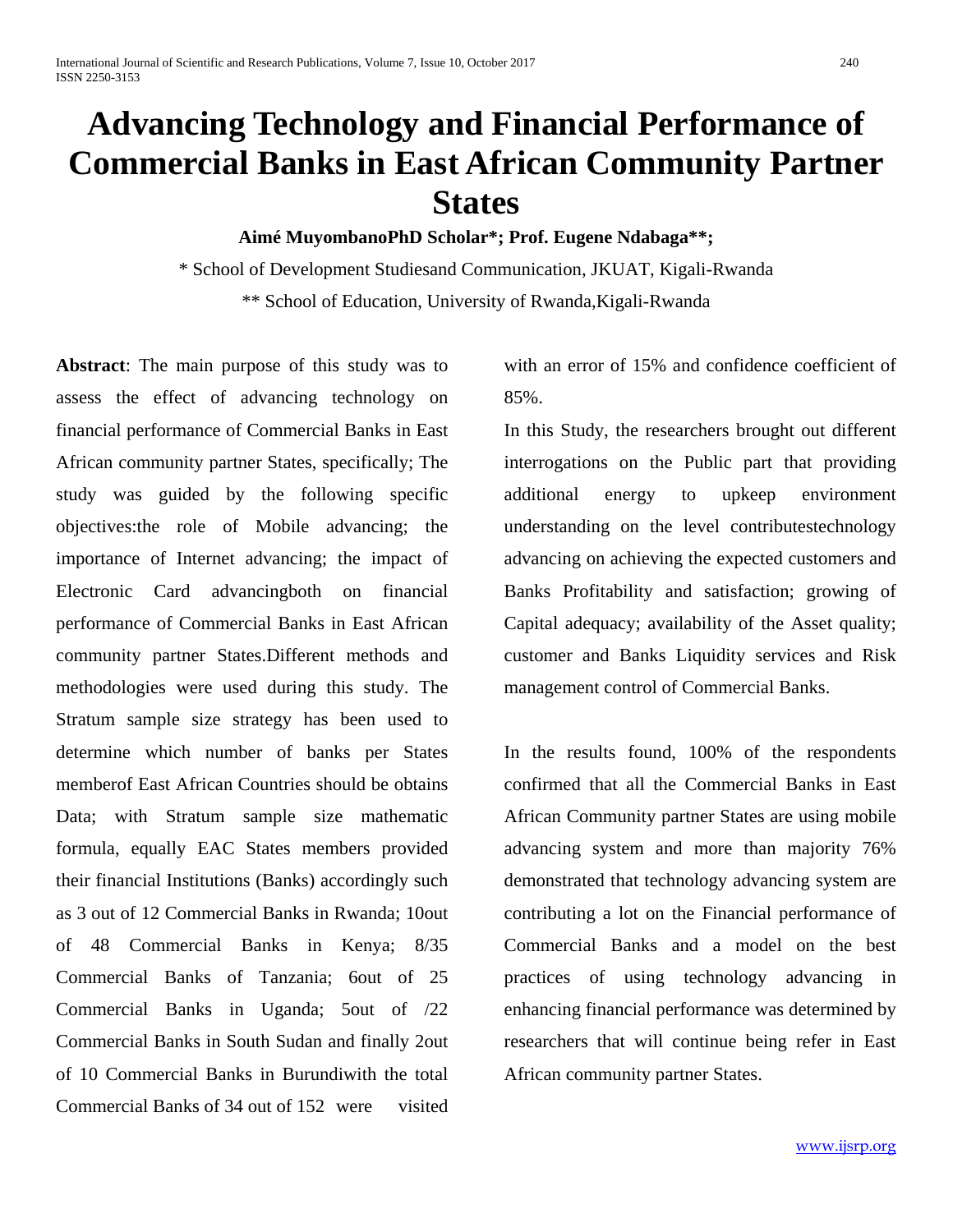**Index** terms: Mobile advancing: e-commerce advancing and banking Instruments advancing

#### **1 Introduction**

The 3<sup>rd</sup> revolution came out with new possibilities in terms of information system access and Availability simultaneously, introducing new challenges in protecting sensitive information from intruders while making it available to others.Commercial Banks is one of the segments that the technological development is supervised closely and used widespread develop new component of products and services for advancing market as it's assuming to implement its activities in different financial markets.

Information communication Technology based on applications such as internet advancing, mobile advancing, telephone advancing, automated teller machine (ATM) andPoint of Sale(POS) network brings significant advantages to the economic performance of the Commercial Banks in the quickly delivery of existing Sets products and service, (Ilyas A. et al. 2015).

Theoretical and historical perspective on theCommercial Banks took stages ofinstigatingtechnology advancingfacilities at mid-1990s, while consumers were under hesitant to conduct financial transactions over the web; it took widespread adoption of electronic commerce, based on trailblazing companies such as America Online, Amazon.com and eBay, to make the idea of paying for items online extensive, (Sameni, K. et al. 2008). By 2000, 80 percentage of United States, Europe and few countries of emerging economy Countriesstarted to bid technology advancing facilities. During the said period at least 550Commercial Banks of these continents became the first tiers to top more than 6 million online banking customers, more than 40 percent of its customer base. In comparison, larger national institutions, such as Citigroup claimed 4.2 million online relationships globally, while J.P. Morgan Chase estimated it had more than 750,000 online banking customers, (ibid. 2008). As the evolution of online advancingcontinued, it slowly began to gain popularity in e-commerce. When bigname banks began to offer online products and services, internet advancing seemed to gain legitimacy for consumers and assisting the economic performance of their interim of providing the necessary. By 2000, online advancinghad become mainstream in the large world business, (Sameni, K. et al. 2008).

According to Steven (2002), demonstrates that the advancing engineering in  $21<sup>st</sup>$  century runs in a complex and competitive environment branded by the changing circumstances and very unpredictable economic climate in African, particularlythe said Commercial Banks. Information and Communication Technology (ICT) is like as was the main tools at the Centre of this change curve of technologyAdvancing System in Africa today.As for Sarah S., et al.(2012), added that Advancing sector revolution introduced at the beginning of the last decade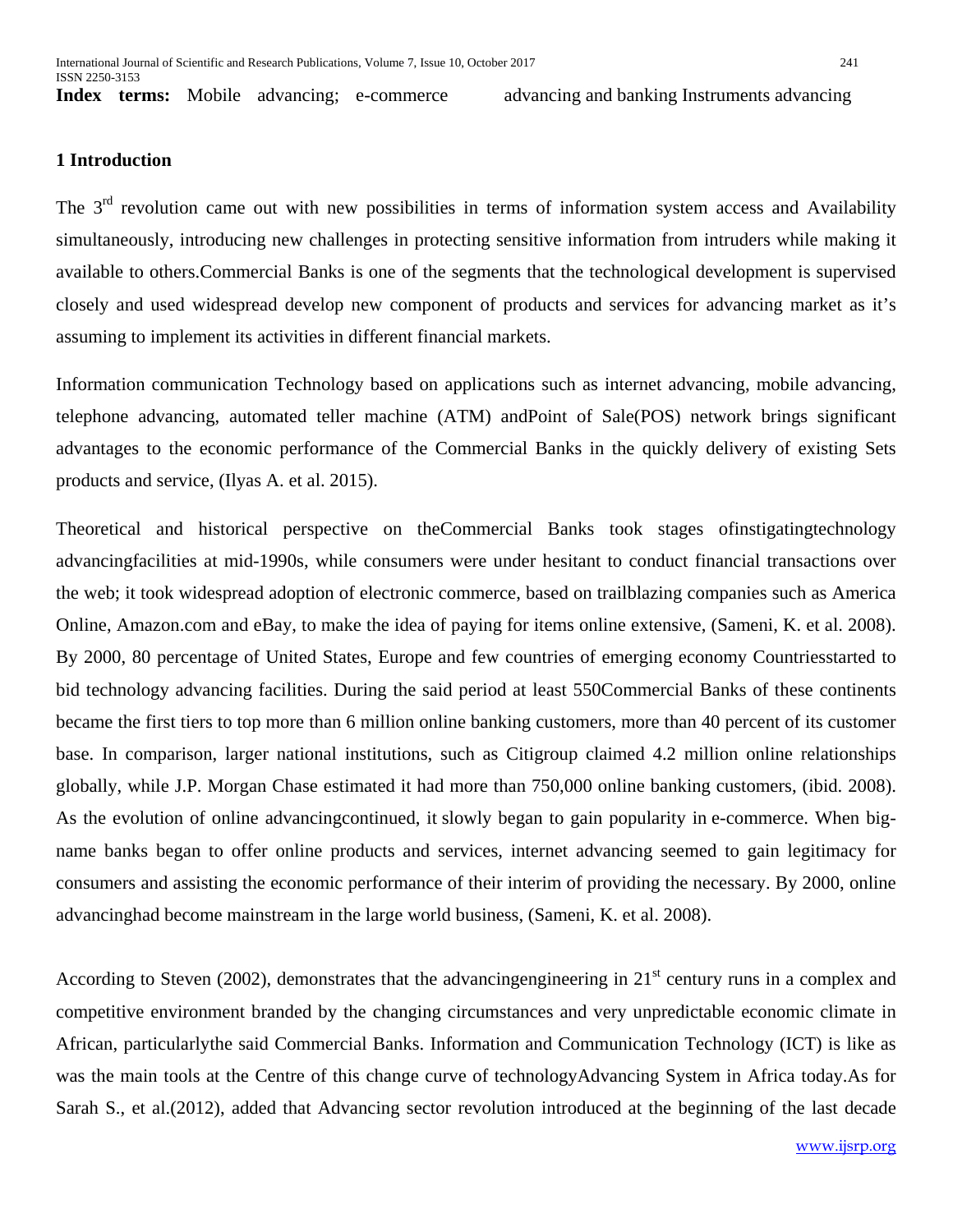have contributed to a sharp acceleration in credit to the private sector across the East African Community State member in recent years supported with introduction oftechnology advancing as strategy that should continue backing the achievement of their both Financial Institutions and Consumers in terms offinancial performance of their activities across the region and successfully implementation measures to liberalize state-controlled advancing (banking) systems, restructure loss-making institutions, write off nonperforming loans, and improve governance and financial sector supervision.

This scientific research study has been provided the Problem Intention which could be based on during the theories and modelcreated on the best practices which should be referring on the successof thoseCommercial Banks intentsto their financial performance with precise impartial to undertake such as the role of Mobile advancing, the importance of Internet advancing and lastly the impact of Electronic Card advancingby positioning the operators of the said System. Of cause scholars curry out this study because there are serious critical snags on the Nations(population) on the regional such as Poor understanding (Academic level); Careless (Negligence) and Resistance on change which push majority of these population keeping their currency (money)home-based; knowledge and habitual capacity on using electronic material is critical, electronic Equipmentinsufficient, internet connection low (more time out of services) and Service delivery by the technologyadvancing internet also squat.

#### **2. Literature reviews**

Diverse theories and models related to this prose review were founded on to file the conceptual relationship that should be escalated between technologyadvancing and financial performance of Commercial Banks in East African community member States. This assessment has been assisted the researchers distinguish what were the results from others dons (scholars)vis a vis on the said area as theoretical review brought it out and their observation reviewswere striking the researchers' specific target.

#### **2.1 Theoretical and empirical framework**

In this Study, the researcherswere based on theories from various scholars which backed them on determine the relationship that could exist between technology advancing and financial performance of the Financial institutions activities in east African community states member in particular, the world affairs in general. This study has been supported by the following theories and models on technology advancing amenities such as:

#### **2.1.1 The revenue model for mobile advancing and payments by Ben S. et al. (2011)**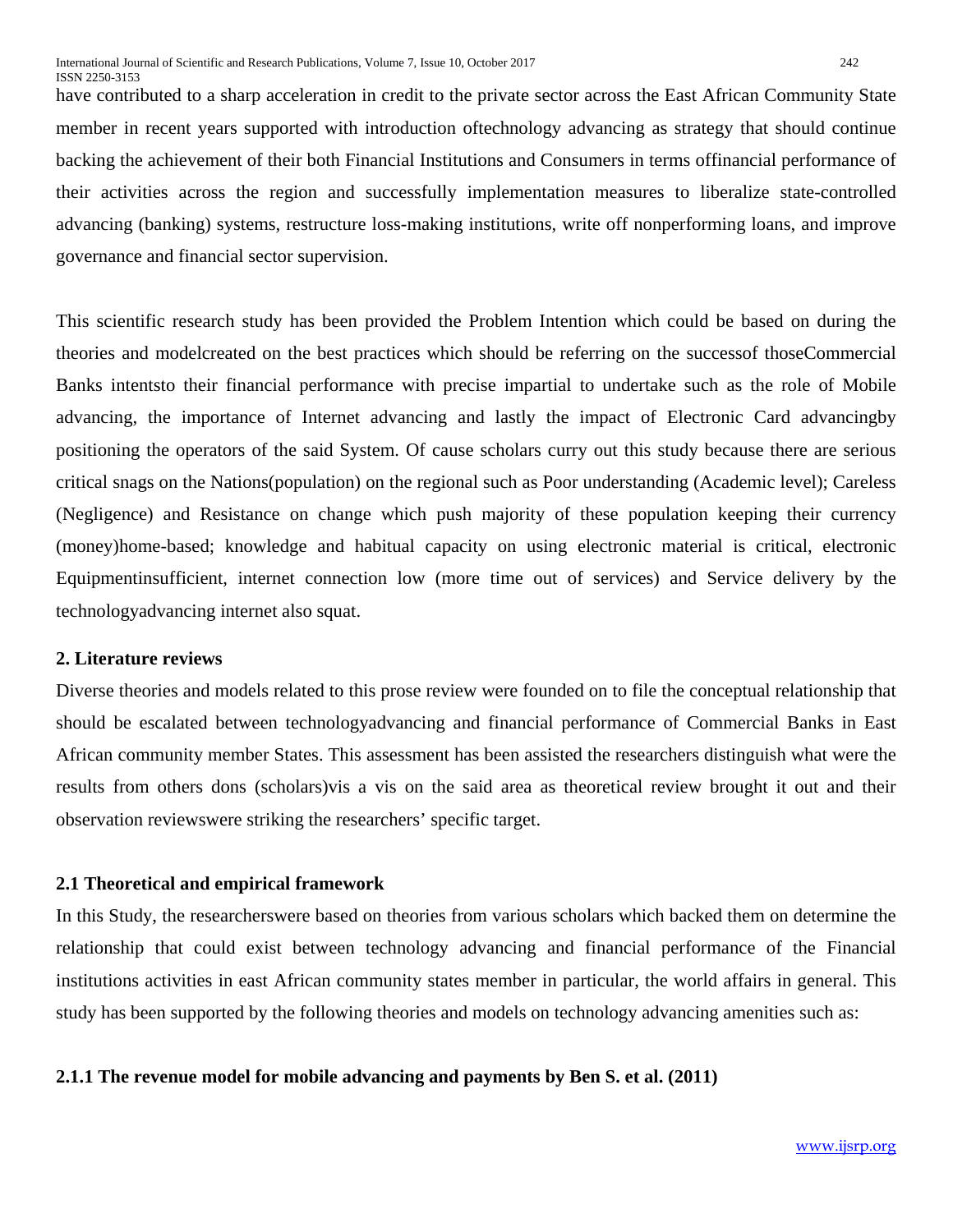Different revenue models were created to advancing out the mobile advancing and payments as was illustrated by Ben S. et al. (2011). Those models as Revenue model areVersioning and packaging: Their research suggests that 76% of the youth market should pay monthly fee of \$5 to \$8 for a functionally rich mobile advancing service. This service must include Informational, Transactional and Interactive services. Transaction pricing: Transactions relate to any number of specific events that customers initiate proactively. This may be payments (retail purchases, remittances, bill payments, etc.), share trading, Short Message alerts, ATM withdrawals, etc. and final Mixed pricing: as combination of both revenue models and is used extensively by mobile network operators. This revenue model relies on a lower package price for basic services and the opportunity for customers to purchase Bolton's.





#### *Source: The revenue model for mobile advancing and payments by Ben S. et al. 2011*

As for Simpson (2002) confirmed that the Pay-by-Phone Systems should assist the customers on the collaboration with their Commercial Banks and backed by the instructions to pay certain bills or to transfer funds between accounts; Direct Deposit assist the customers make specific deposits, (like pay checks and Social Security check and other benefits) to his/her account on a regular basis, its assisting the customers to preauthorize direct withdrawals that recurring bills (like insurance premiums, mortgages, utility bills, for Consumers) which are paid automatically. Being cautious before the customer pre-authorize direct recurring withdrawals to pay companies he/she isn't familiar with; funds from your bank account could be withdrawn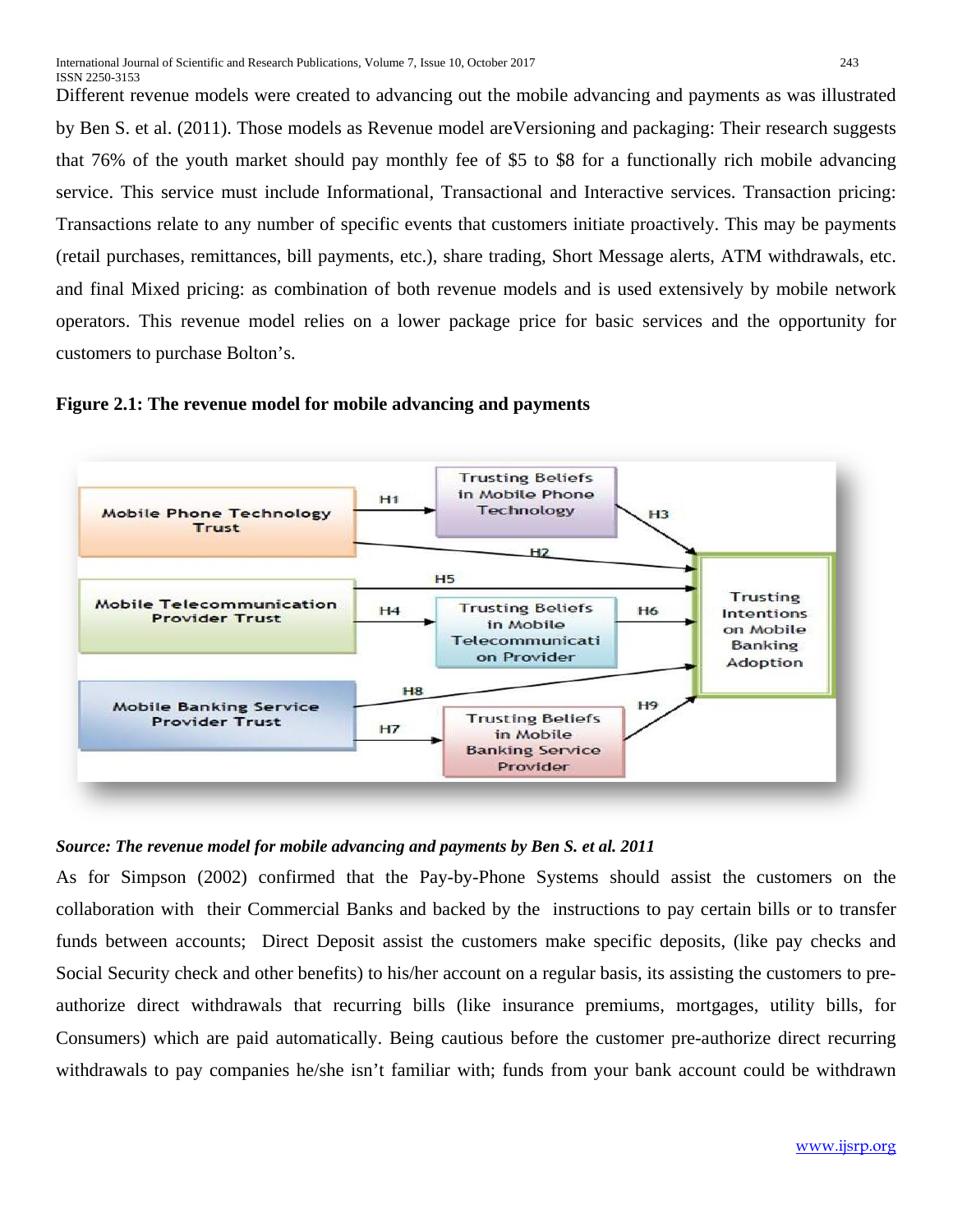improperly. Also monitor his/her bank account to ensure that direct recurring payments from her/his account to others is for the correct amount, (Simpson, 2002).

For Brian, J. et al. (2009), approximately exposed that 10% of mobile phone users conduct some advancing transactions by phone. Chief among these users are the members of Generation Y, who were born between 1979 and 1994. Also known as "millennials," these youngest adult consumers represent the fastest growing segment of today's workforce and 25% of the global population:

- Early technology adopters: Generation Y consumers are digitally sophisticated and hyper connected to one another. Half send an average of 50 text messages per day,97% are active on Facebook and other social networking sites and 80% are active online advancing users Smartphone users, including many Generation consumers, are three times more likely than consumers with traditional feature phones to use mobile banking and more importantly are significantly more active user's behaviour that translates into greater loyalty, stickiness, and, eventually, stronger advancing relationships.
- Significant earnings capacity: While Generation Y consumers currently earn approximately \$215 billion annually, their annual income is expected to reach \$3.4 trillion by 2018 and eclipse baby boomers 'earnings additionally; millennials are expected to inherit more than \$1 trillion over the next decade making them an attractive target market with an increased appetite for advancing services.
- $\pm$  High growth/high potential market: In the United States, approximately 20 to 25 million Generation Y consumers will potentially become new advancing customers over the next five years

**Figure 2.2: Relative transaction cost per channel usage**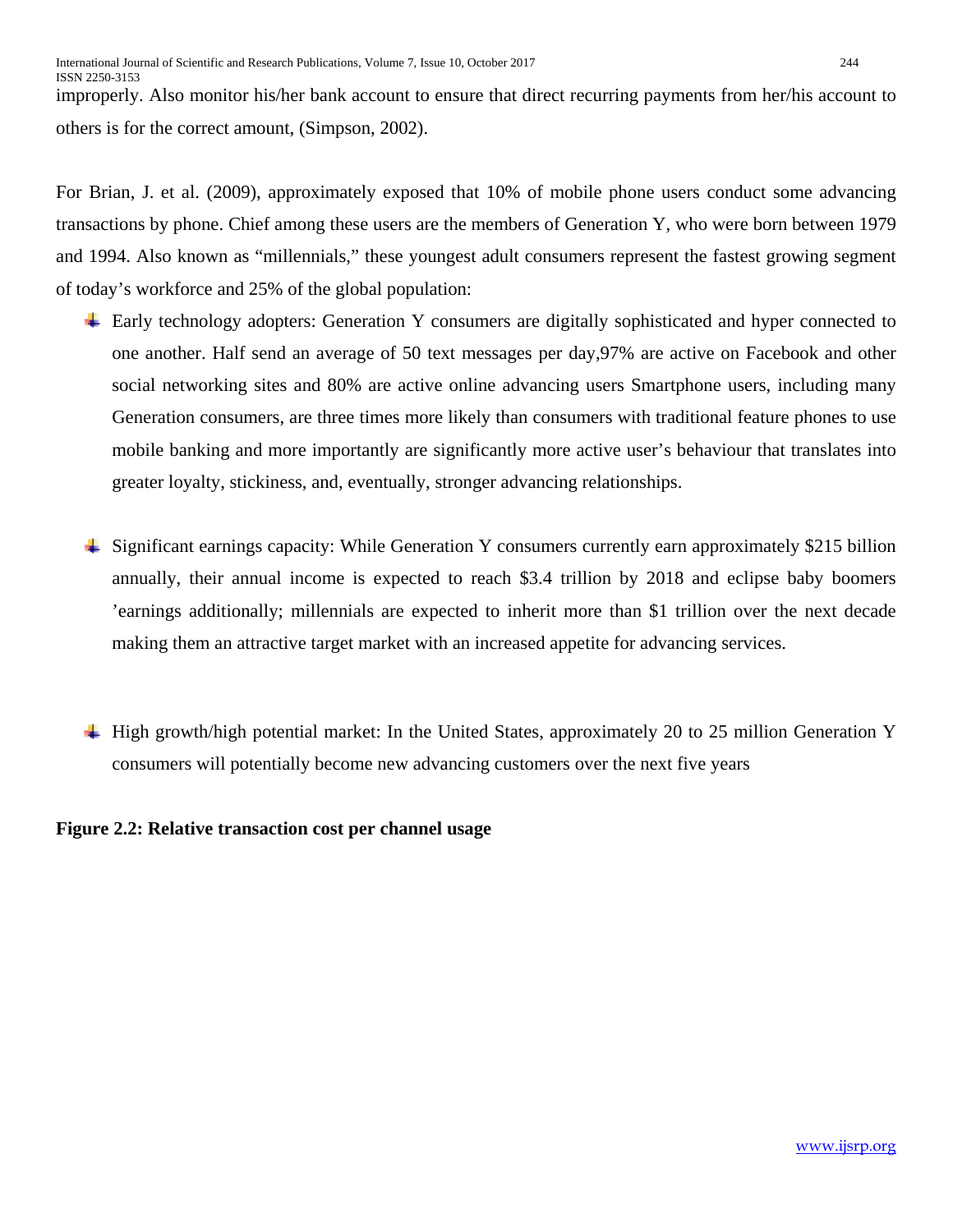

As conclusion we could say that based on the graphic bellow, the cost of processing a transaction via mobile phone can be as much as 10 times lower than via an ATM and as much as 50 times lower than via a branch that play a vigorous role on the financial performance of Commercial Banks in East African community member States.

#### **2.1.2 Internet advancing acceptance model: Cross-market examination by Bander, A. et al. (2010)**

The importance of loyal customers to business survival representsa well-known truism. The Internet has expanded horizons for businesses worldwide, especially e-services. Because of the intangible, informative nature of banking, banks are efficient users of online technology. Banks strive to understand customers' ebehaviours worldwide, though much research focuses on industrialized countries, such as the United Kingdom (UK) and United States. The behaviours of consumers in many other countries, even those with massive economies, such as Saudi Arabia, the world's top oil exporterwith the 25th Ranking in terms of gross domestic product, remain uncertain, especially online.

#### **2.1.2.1 Technology Acceptance Model**

4User acceptance remains a barrier to the success of new information technologies (IT). In an attempt explain this; Davis (1989) introduced TAM as an extension of TRA (Fishbein And Ajzen, 1975), based on the attitudebehaviour paradigm from cognitive psychology. Davis (1989) argues that people adopt an application primarily because of the functions it performs and secondarily because of the ease or difficulty associated with making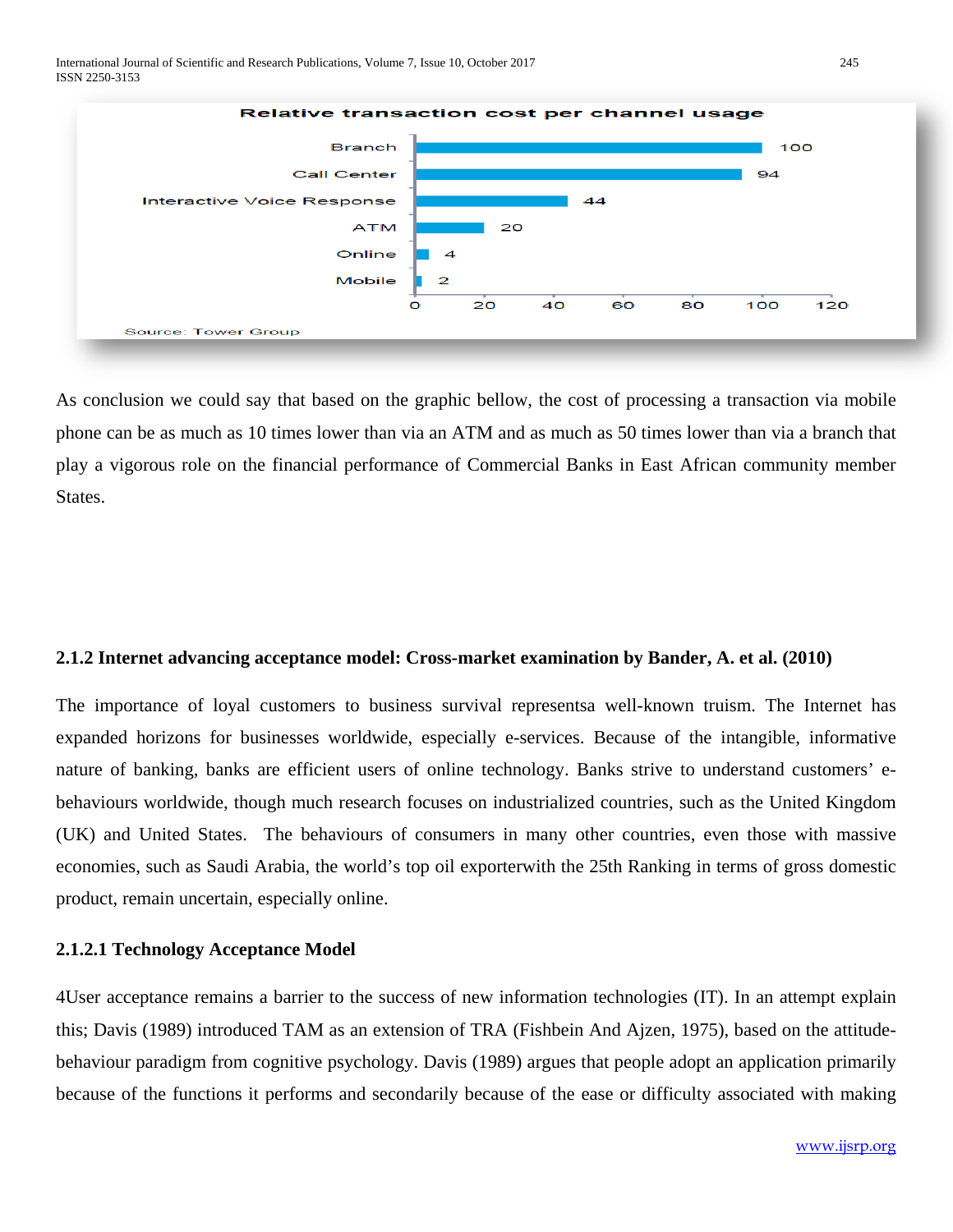the system perform these functions. The model provides a basis for tracking the impact of external factors on internal beliefs, attitude, and behaviour (Davis et al., 1989).

#### **2.1.2.2 Theory of Planned Behaviour**

Theory of reasoned actions is ill-equipped to predict situations where people possess low volitional control. In the TPB, Ajzen (1991) incorporates perceived behavioural control (PBC) as an antecedent of behavioural intentions to overcome this limitation. Therefore, in the TPB, a person's performance of certain behaviour depends on his or her intention toward that behaviour; intention in turn relies on attitudes, subjective norms (SN), and PBC.

#### **2.1.2.3 Trust component on Commercial Banks**

Trust is at the heart of all kinds of relationships (Morgan and Hunt, 1994). Definitions and conceptualization vary with disciplines, such that psychologists view trust as a personal trait, sociologists consider it a social construct, and economists see it as an economic choice mechanism (McKnight and Chervany, 2002). In the social psychology realm, Rousseau et al. (1998, p. 394) define trust as "perceptions about others' attributes and a related willingness to become vulnerable to others." In this sense, consumers might not use e-commerce because they lack trust in Internet businesses (Grewal et al., 2004).





[www.ijsrp.org](http://ijsrp.org/)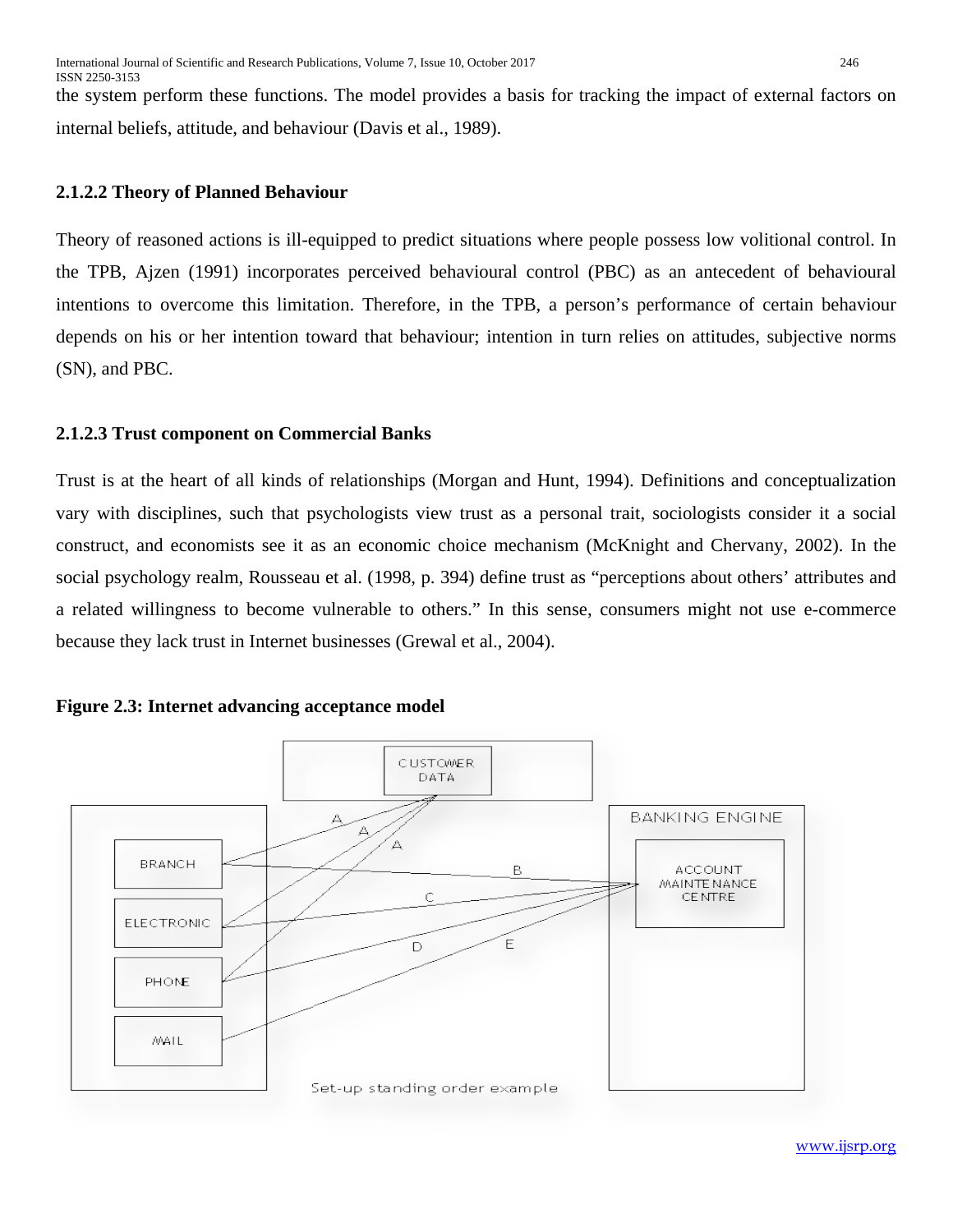As for Simpson (2002) demonstrated the performance of internet advancing for these services to take place, customer must have an agreement with his/her Bank that should assist him/her to make the said transfers; Personal Computer advancing gives the customer handle many advancing transactions via his/her personal computer. For instance, customer may use his/her computer to view his/her account balance, request transfers between accounts, and pay bills electronically.

# **2.1.3 Cash, Check or Bank Card? The effects of transaction characteristics on the use of payment instruments by David, B. et al. (2006)**

Recent empirical investigations support the view that the substitution of electronic for advancing based on the systems can reduce the social cost of a financial institutions' payment system. Humphrey et al., (2003), for instance, note that "if a country moves from a wholly paper-based payment system to close to an all-electronic system, it may save 1% or more of its GDP annually once the transaction costs are absorbed". However, people are not necessarily prepared to adopt and use electronic payment systems. The failures of several electronic purses in Europe, for instance, are well documented (Hove, 2004) even if these payment instruments can be theoretically less costly (Shy and al. 2002). Understanding the reasons why people adopt and use electronic payment instruments can thus become a primary concern for advancing and monetary authorities. Why do people still prefer to use cash? Why are checks sometimes preferred to bank cards to settle transactions? What are the factors that influence the use of a payment instrument?

Empirical investigations on the choice of payment instruments are relatively recent. Two main groups of empirical studies may be commented on. A first group of contributions attempts to analyze the influence of particular effects on the use of payment instruments or the specific use of payment instruments such as electronic payment systems. For example, the works of Mantel (2000), Stavins (2001) and Hayashi and Klee (2003) highlight the role of socio-demographic and technological factors on the propensity to use electronic payment systems or the probability of them being used. Mantel (2000) proposes a framework to describe why consumers pay bills electronically. Using US national survey data, the author shows that wealth, personal preferences and certain demographic factors are significant to explain the use of electronic bill payments.

#### **Figure 2.4: Cash, Check or Bank Card model**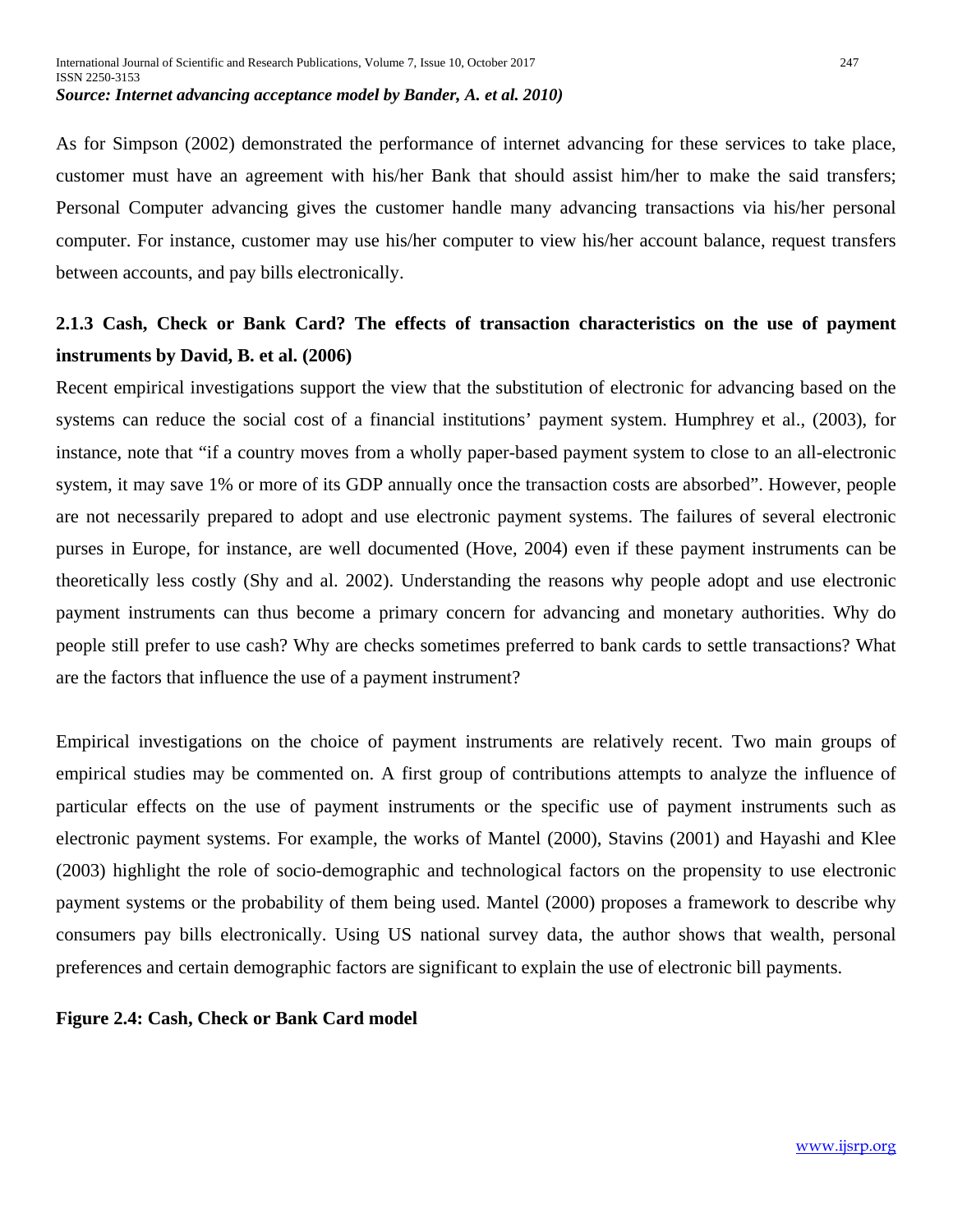International Journal of Scientific and Research Publications, Volume 7, Issue 10, October 2017 248 ISSN 2250-3153



*Source: Cash, Check or Bank Card model by David, B. et al. 2006*

# **2.1.4.4 The current situation of the real e-advancing on financial performance of Commercial Banks**

First of all, the bank must fully understand and appreciate the fact that the advancing industry now exist, in a global village; must therefore strive to provide local and global advancing services using the infrastructure of the global village and Most Current E-advancing applications should use the internet. According to Any awaokoro, (1999), The advantages of on line advancing are in providing convenience and flexibility for customers, Some online advancing allows customers to get current account balances at any time; Customers do not need to wonder whether a check of has cleared or a deposit has been posted. At the click of a button, customers can easily check the status of their current savings and money-market accounts through online advancing; Banks can provide immediate account enquires or statements online for customers (Casalo et al, 2007).

# **2.1.4Empirical framework**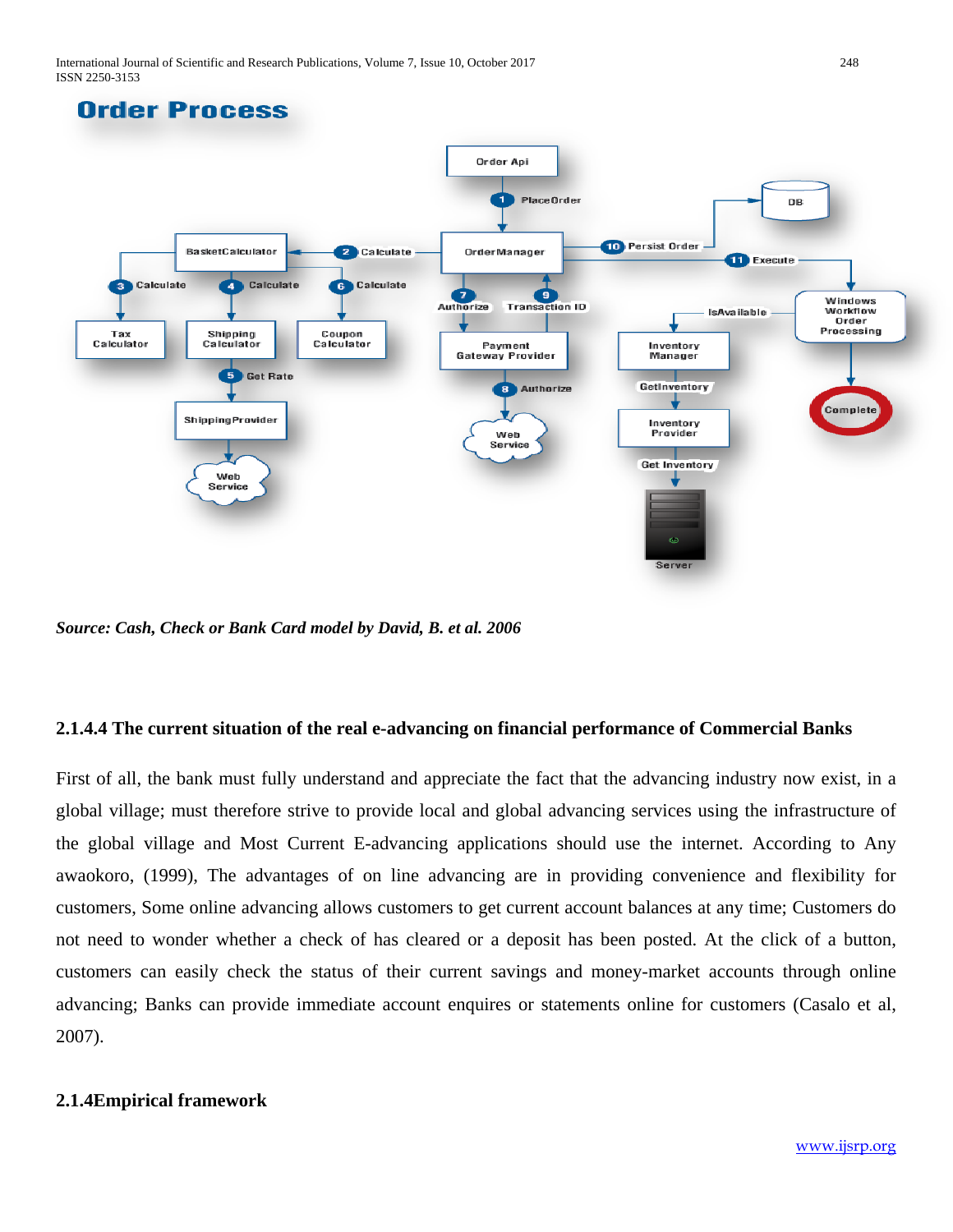#### **2.1.4.1 The role of Mobile Advancing on financial performance of Commercial Banks**

According to Hamid R. D. (2012), illustrates that mobile advancing is growing at a remarkable speed and it is boundto further grow in a significant way in the near future; The field of mobile payments and mobile advancing is not only new and fast evolving in East African community member States, but also sits at the overlap of several regulatory and legislative domains those of advancing and telecommunication which substantially raises the risk of coordination failure, where legislation or regulatory approaches are inconsistent or contradictory. This is creating considerable uncertainty about the appropriate regulatory response that must be established and also what supervisory regime applies to the various activities involving banks and non-banks. As for Barnabas A. (2014) added thatMobile money transactions have presented regulatory challengesthat could potentially hinder maximum development benefits. This is because firstly, mobile money blurs the traditionally distinct and independent sectors of regulation (most notably, the telecommunications and financial banking sectors); It often involves an overlap between multiple ministries and Government agencies, thus adding to the complexity of oversight needed.

Within their study done by Donner *et al.* (2008) found out that mobile banking and economic development in East African Community member states where they sought to link adoption can be impacted and used; the study established that through offering a way to lower the costs of moving money from place to place and offering a way to bring more users into contact with formal financial systems, m-banking/m-payments systems could prove to be an important innovation for the developing world. However, the true measure of that importance required multiple studies using multiple methodologies and multiple theoretical perspectives before answering the questions about adoption and impact.

Tiwari, *et al.* (2006) added that since mobile banking started to be considering as a business strategy in East African community's member states: these were impacted the technologies advancingwith the customer behaviour and its implications role on these Financial Institutions (Banks). The scholars sought to examine these opportunities on these Financial Institutions (banks) to generate revenues by offering value added; innovative mobile financial services while retaining and even extending their base of technology-savvy customers.

#### **2.1.4.2 Thecontribution of Internet advancing on financial performance ofCommercial Banks**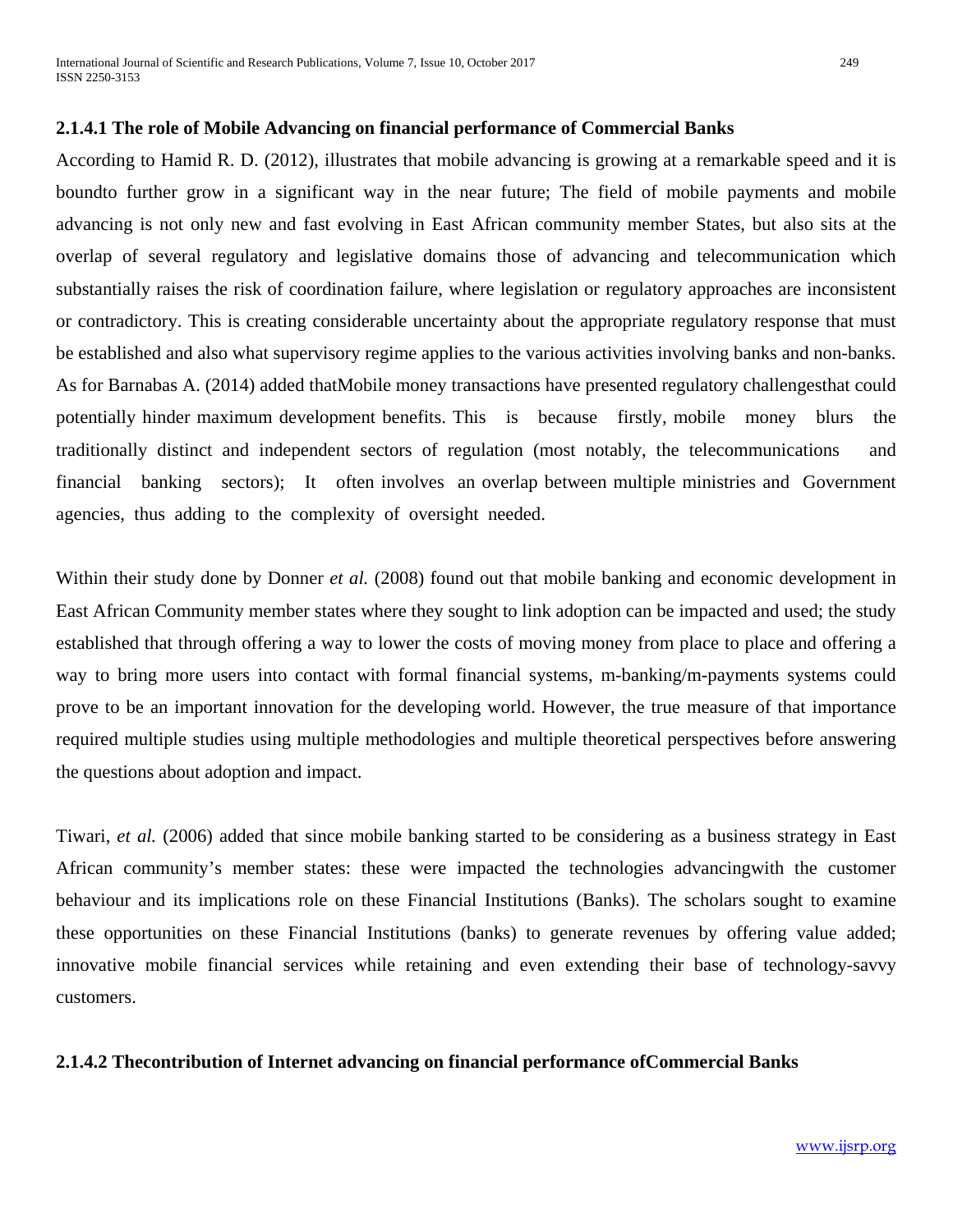According to Stephanie, K. et al. (2015) revealed that the Internet advancing (e- advancing) is the use of internet and telecommunication networks to deliver a wide range of value added products and services to bank customers; Internet advancing includes importing data into personal accounting software. Some online banking platforms support account aggregation to allow the customers to monitor all of their accounts in one place whether they are with their main bank or with other institutions. Internet banking is called transactional online advancing, because it involves provision of facilities such as accessing accounts, funds transfer and buying financial products or services online. The Internet also helps banks penetrate other financial markets withoutrequiring their physical presence in those markets. The widespread availability of Internet advancing is expected to affect the mixture of financial services produced by banks, the manner in which banks produce these services and the resulting financial performances of these banks, (ibid 2015).

With the emerging wave of information driven economy, the Financial Institution (banks) industry in Kenya, Uganda, Tanzania and Rwanda ones of the East African community member States have inevitably found themselves unable to resist technological indulgence. This has led to a boom in development of mobile advancing laying down a strong base for low cost advancing and growth of mobile phone use in rural areas of those Countries member states of EAC. Standard Chartered in 2009 launched its mobile banking in seven markets in Africa; In the Kenyan market it offers a number of services on a unique, user-friendly platform called Unstructured Supplementary Services Data (USSD) and is only available on GSM carrier networks which enable customers to access banking in real time, anywhere in the world, through their mobile phones.

# **2.1.4.3 The impact of Electronic Card advancing on financial performance of Financial Institutions (Banks)**

Fox and Beier, (2006) shows the impact of Electronic Cardfor Fox and Beier, (2006) illustrated the impact of Debit Card on Purchase or Payment Transaction let you make purchases or payments with a debit card, which also may be your ATM card. This could occur at a store or business, online or by phone. The process is similar to using a credit card, with some important exceptions (While the process is fast and easy, a debit card purchase or payment transfer's money; fairly quickly; from your bank account to the company's account. So it's important that you have funds in your account to cover your purchase. This means you need to keep accurate records of the dates and amounts of your debit card purchases, payments, and ATM withdrawals. Also be sure you know the store or business before you provide your debit card information to avoid the possible loss of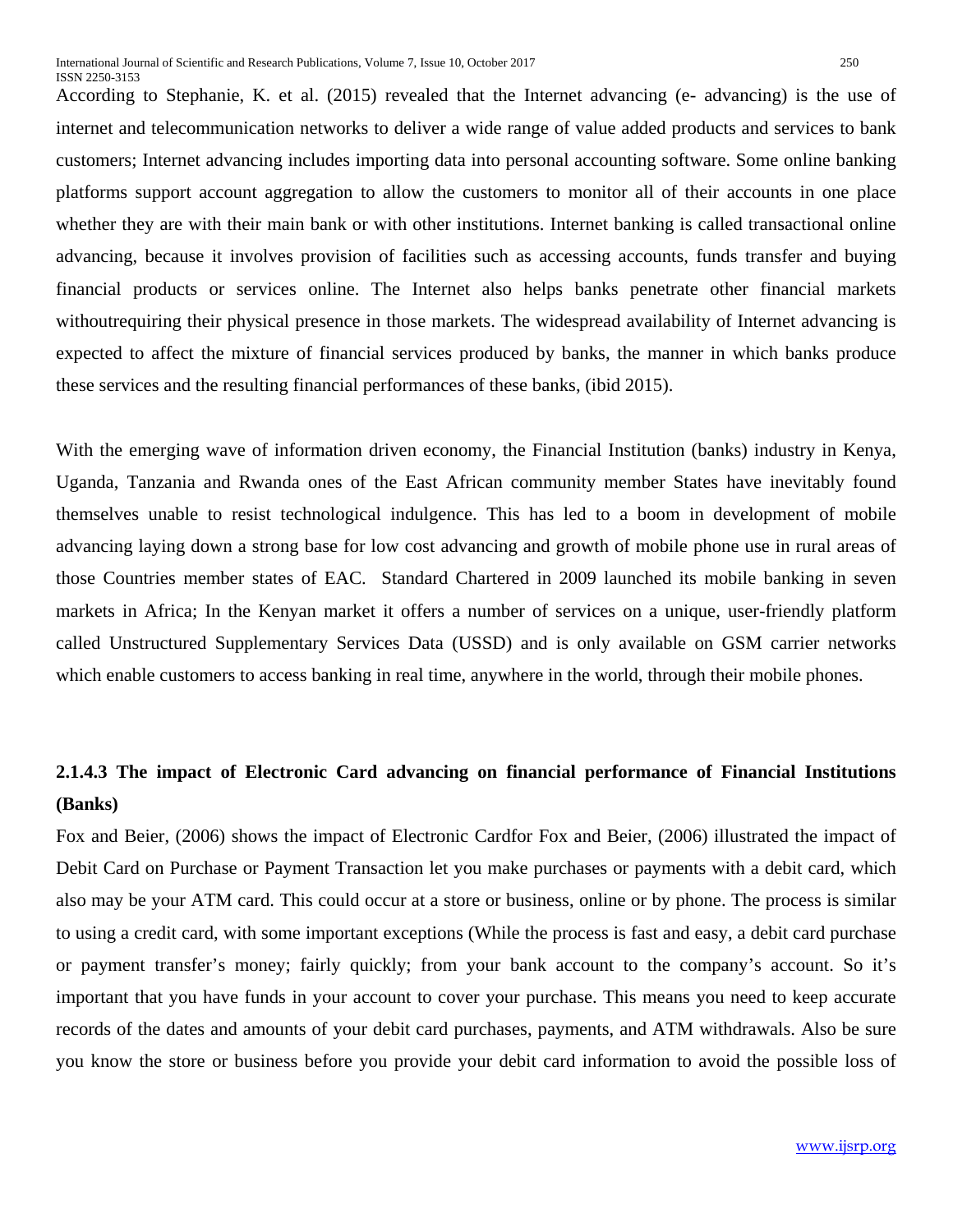funds through fraud. Your liability for unauthorized use, and your rights for error resolution, may be different for a debit card than a credit card (Simpson 2002).

Agboola (2001) concludes that electronic banking has tremendously improved the services of the financial institution (banks)of the East African community member States on their financial performance on their customers in region and out of the region. Siam (2006) examined the effect of electronic banking on bank's profitability in Jordan. The population of the study included all working banks in Jordan which have sites on the internet for the periods of 1999-2004. The result from the data analysis that was gathered from the study instrument (questionnaire) showed that there is a correlation with statistical significance between electronic banking and banks profitability. Showing a negative effect in profitability in the short run and a positive effect in profitability in the long run. Thus, managers and banks employees in the area prefer their banks to expand their electronic operation in servicing customer but not converting all banks to total electronic banks.

#### **2.1.4.4.1 Internet component on Commercial Banks**

Fox and Beier, (2006) Most of the applications mentioned involved the use of internet, E- advancing is more than just Internet advancing in the still evolving e-climate in the economy; it involves using the net to Exploit new opportunities by transforming products and markets and business processes (E- advancing also means developing new relationship with customers, regulatory authorities', suppliers and advancing partners with digital age tools, for example, it requires all understanding. Customer/bank relationships will be more personalized resulting in novel modes of transaction processing and services delivery. E-Advancing is essentially about banks using new age methods and tools to expand into new advancing markets and grows. Creating a corporate online presence for your bank should be more than just buildings a website. It should be about building a web business for your bank, to do this effectively the people in charge, i.e. the CEOs not just IT directors and managers must have a deep knowledge of what E- advancing culture demands (Clive, 2007).

#### **2.1.4.4.2 E-business component on Commercial Banks**

According to Hampton-Sosa et al. (2005), the Information Technology backed by E-business or E-commerce is not about routine information management or automation, it is about using these unique tools to create opportunities, create new markets, new processes and growth or increase the creation of e- wealth (Eadvancingmonitors the environment local and global with the aim of understanding and mastering its environment. E-Advancing thus involves collaboration (local and international) on payments systems, cashless transactions, digital cash and other electronic based projects.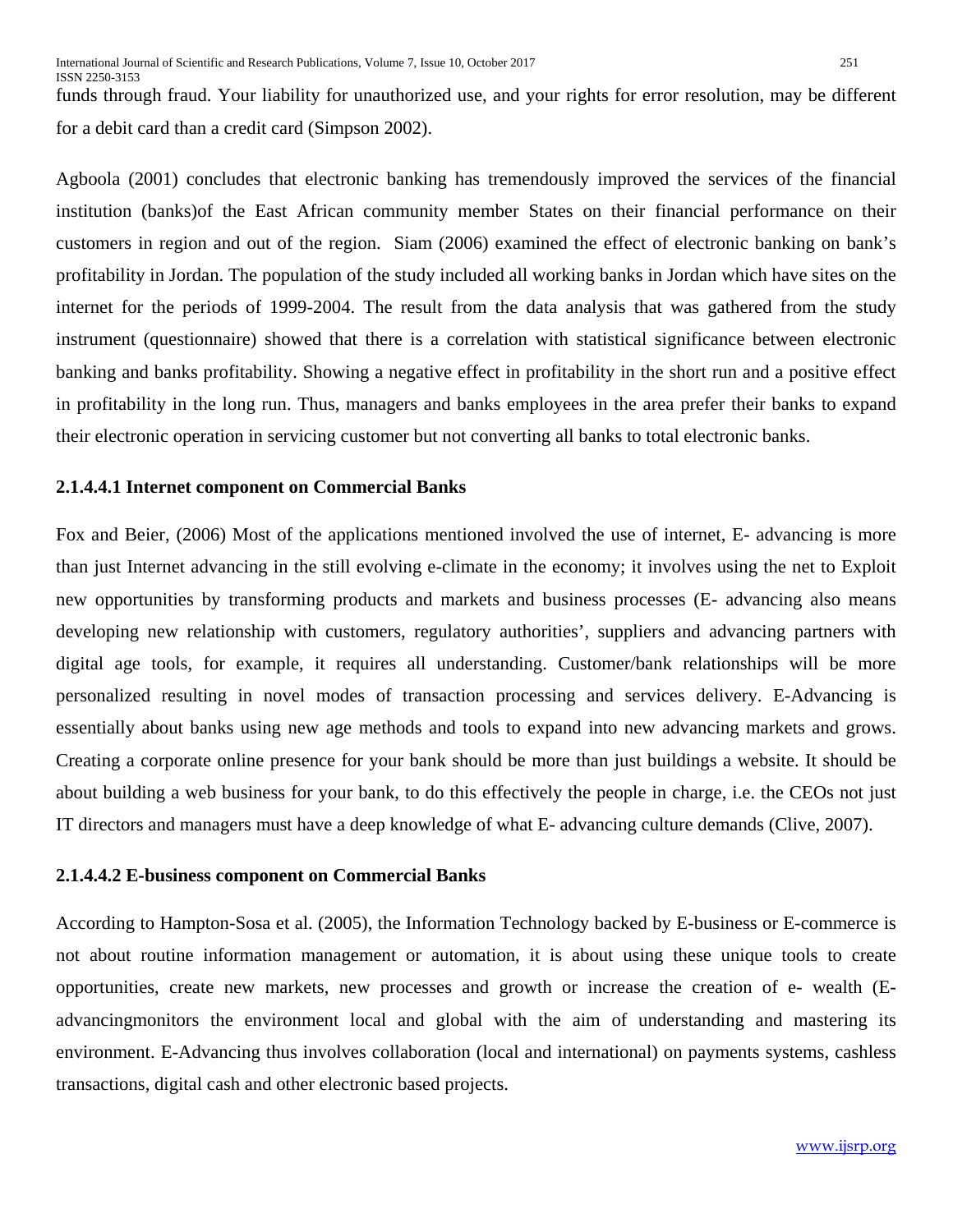As for Usman (1998), added that Information Technology can be seen as other immense potentials than can be realized if bank management and staff, not just the systems staffs are sufficiently literate and aware, and presently the banking industry still has a lot to do in terms of training staff; The speed of change together with the need for proper orientation for the e-world makes training even more of a necessity. For E- advancing to be effective, an area that must be addressed is security, for any Information System based service associated with e- advancing increases the need for security, in e- advancing the core security areas should be addressed. A key concern is that of privacy. Business on the net cannot be undertaken without addressing the privacy concerns of people you do business with. It requires the existence of a privacy policy. No customer wants to click away to a negative balance. Security in online banking is typically provided through the use of an electronic Identity (EID) and password.

For Hampton Sosa, et al. (2005), these and other security measures must be effective to prevent not only the breach of privacy, but other security concerns like the alteration of data. In conclusion to be a true E- advance each bank must identify its own unique targets, focus and style. Banks needs to realize that E- advancing is more than simply banking on the internet; E- advancing is more than having a web-site, E- advancingis about building a web business for your banks.

#### **2.1.5Financial Performance of Commercial Banks**

The Financial institutions should organize its activities success in areas related to its resources, obligations and overall market strength. Many corporate operators, Commercial Banks included take regular stock on either a formal or less formal basis of general profitable presentation of their corporation to make sure that it remains on the right track economically

Several studies (Elyor (2009), Uzhegova (2010)) have used CAMEL to examine factors affecting bank profitability with success. CAMEL stands for Capital adequacy, Asset quality, Management efficiency, Earnings performance and Liquidity. The system was developed by the US Federal Deposit Insurance Corporation (FDIC) for "early identification of problems in banks" operations" (Uzhegova, 2010). Though some alternative bank performance evaluation models have been proposed, the CAMELframework is the most widely used model and it is recommended by Basel Committee on Bank Supervision and IMF (Baral, 2005).

Capital adequacy refers to the sufficiency of the amount of equity to absorb any shocks that the bank may experience. The capital structure of banks is highly regulated. This is because capital plays a crucial role in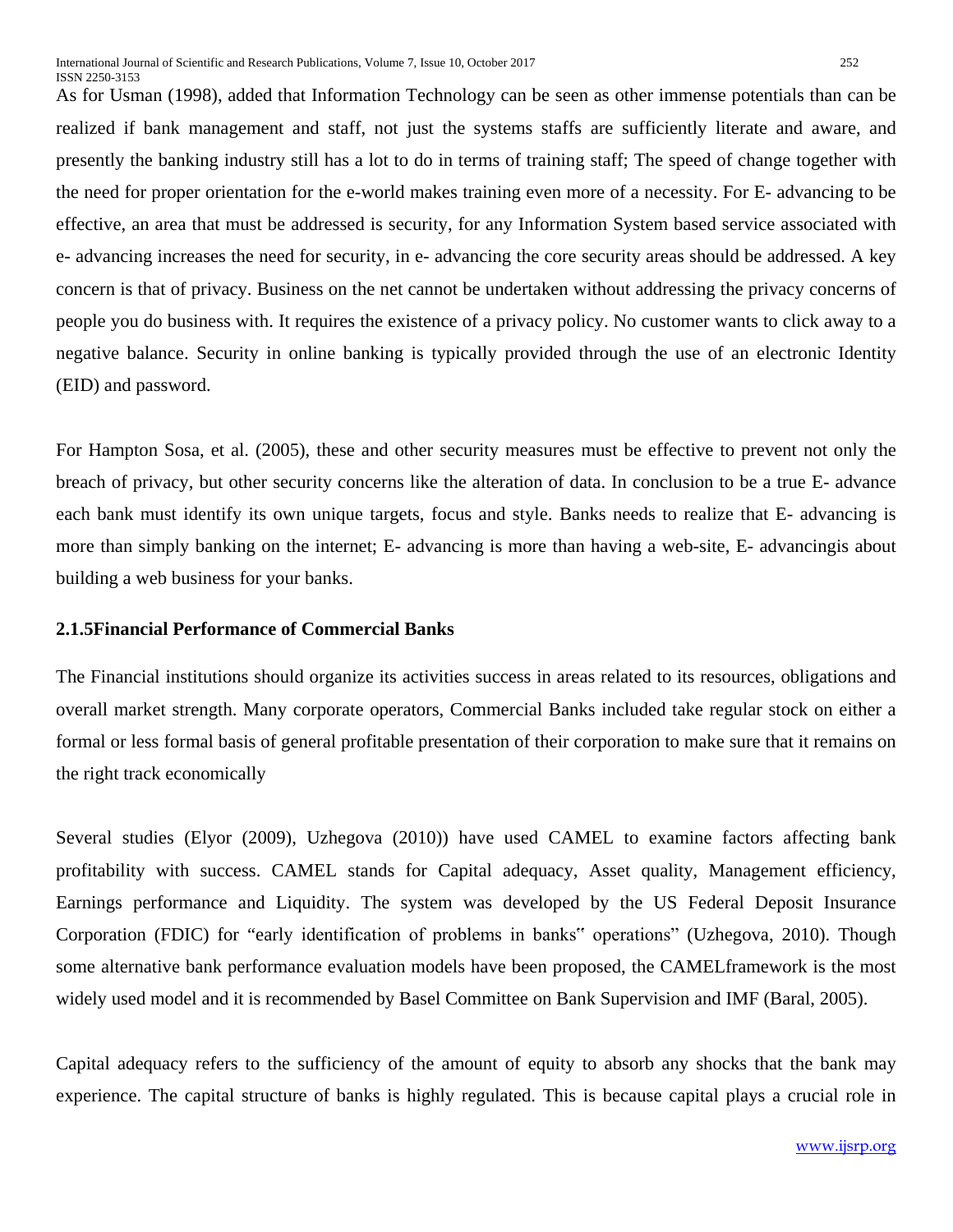reducing the number of bank failures and losses to depositors when a bank fails as highly leveraged firms are likely to take excessive risk in order to maximize shareholder value at the expense of finance providers.

# **Figure 2.5: Intermediate and Long Term Investing employing Technical and Fundamental Analysis to maximize performance**



*Resource: financial performance graphic by Technical Investor, 2011*

The sector of financial performance demonstrates its importance on the life cycle of the human being in these days where everyone can touch or affect by an indicator come from the financial aspect more than other component. The researchers remain rather unenthusiastic about the risk to reward at current stock market prices, as how much higher can them go without a meaningful correction. However the researchers advocate a balanced approach for investors where one doesn't need to sit in cash and listen to the doom and gloom, but also doesn't go all in with all the leverage and beta one can find, either.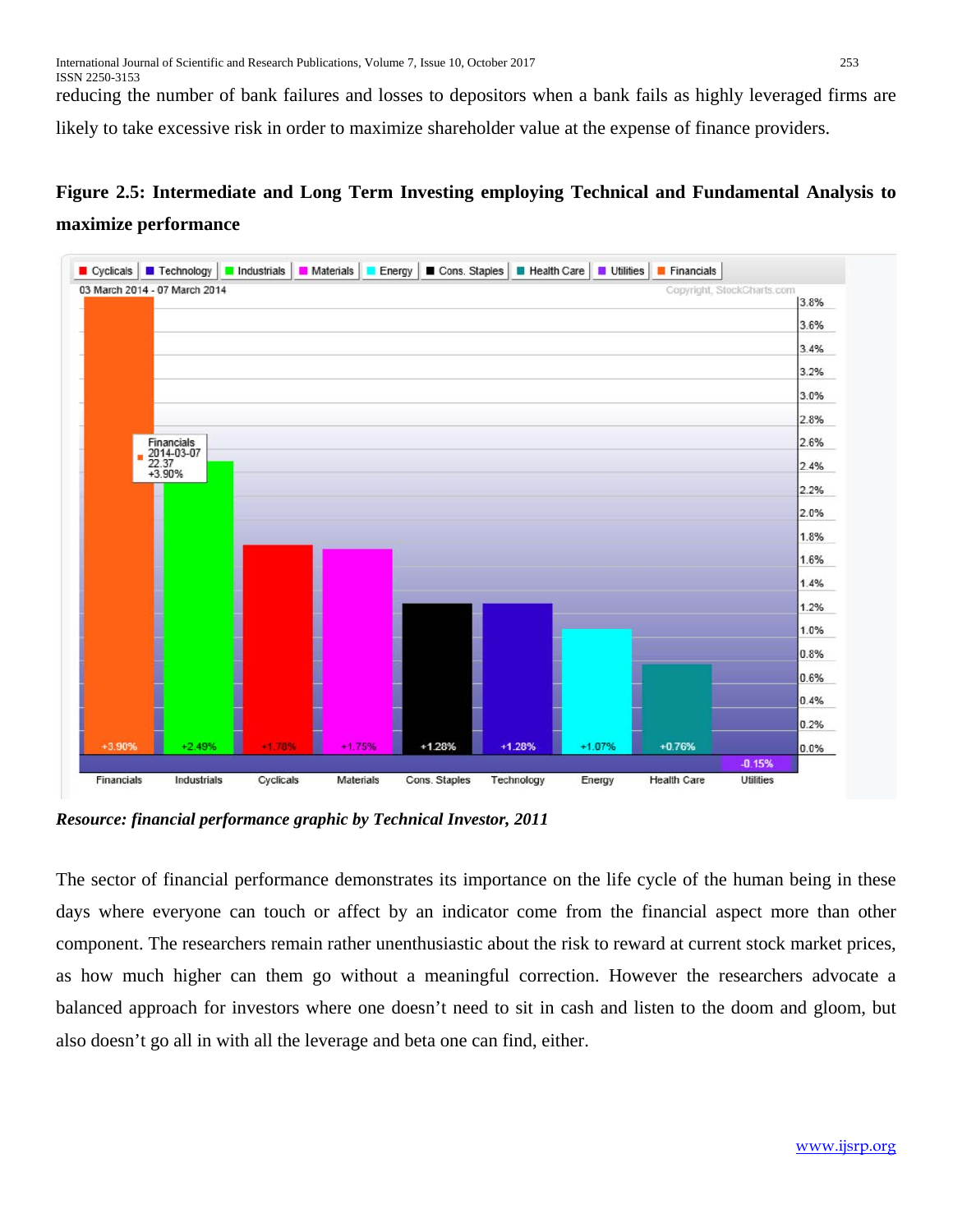According to world trade public Organization forum (2009) and Orio G. et al. (2010) demonstrates how the performance of a finance component is usually measured in terms of the achievement of profitable goals or objectives; These objectives can be long term, such as sustainable [growth](http://www.economicsonline.co.uk/Global_economics/Policies_for_stability_and_growth.html) and [development,](http://www.economicsonline.co.uk/Global_economics/Economic_development.html) or short term, suchas the stabilization of the economy in response to sudden and unpredictable events, called economic [shocks.](http://www.economicsonline.co.uk/Managing_the_economy/Demand_shocks.html)the economic indicators measure on macro-economic variables that directly or indirectly enable economists to judge whether economic performance has improved or deteriorated; Tracking these indicators is especially appreciated to policy makers, both in terms of assessing whether to intervene and whether if the intervention has worked or not.

Those useful indicators are the levels of real national [income,](http://www.economicsonline.co.uk/Managing_the_economy/National_income.php) spending, and output. National income, output, and spending are three key variables that indicate whether an economy is growing, or in recession. Like many other indicators, income, output, and spending can also be measured in per capita (per head) terms; Growth in [real national income;](http://www.economicsonline.co.uk/Managing_the_economy/National_income.php) the [Investment](http://www.economicsonline.co.uk/Managing_the_economy/Investment.html) levels and the relationship between capital investment and national output; the levels of [savings a](http://www.economicsonline.co.uk/Managing_the_economy/Saving.html)nd savings [ratios;](http://www.economicsonline.co.uk/Managing_the_economy/Saving.html) Price levels and [inflation;](http://www.economicsonline.co.uk/Managing_the_economy/Stable_prices.html) the [Competitiveness](http://www.economicsonline.co.uk/Global_economics/Competitiveness.html) of exports; the Levels and types of [unemployment;](http://www.economicsonline.co.uk/Managing_the_economy/Measuring_unemployment.html) the [Employment l](http://www.economicsonline.co.uk/Managing_the_economy/Employment_and_unemployment.html)evels and patterns of employment; The [productivity of labour,](http://www.economicsonline.co.uk/Managing_the_economy/Productivity.html) which influences other economic variables, including an economy's competitiveness in international markets; Trade [deficits and surpluses](http://www.economicsonline.co.uk/Global_economics/The_balance_of_payments.html) with specific countries or the rest of the world; the [Debt levels](http://www.economicsonline.co.uk/Global_economics/Development_constraints.html) with other countries; the proportion of [debt](http://www.economicsonline.co.uk/Global_economics/Fiscal_policy_government_spending.html) to national income; The [terms of trade](http://www.economicsonline.co.uk/Global_economics/Terms_of_trade.html) of a country; the [purchasing power](http://www.economicsonline.co.uk/Global_economics/Purchasing_power_parity.html) of a country's currency; Wider [measures of human development,](http://www.economicsonline.co.uk/Global_economics/Economic_development.html) including literacy rates and health care provision. Such measures are included in the [Human Development Index \(](http://www.economicsonline.co.uk/Global_economics/Economic_development.html)HDI) and lastly the Measures of human poverty, including the [Human Poverty Index](http://www.economicsonline.co.uk/Managing_the_economy/Poverty.html) (HPI), (ibid 2010).

#### **2.1.6Models on the best practices**

#### **2.1.6.1Conceptual framework**

The main variable of interest is the study of dependent variable growth of corporate entrepreneurs which is measured by amount of credits from microfinance, good working environment, to meet customer satisfaction, to follow government policy, to establish strategic business plan, monitor and evaluation of business performance. Apart from this, organization, operating in secured environment, access to trainings and then forming joint ventures have seen as important to promote growth. The relationship between dependent and independent variable is shown as follow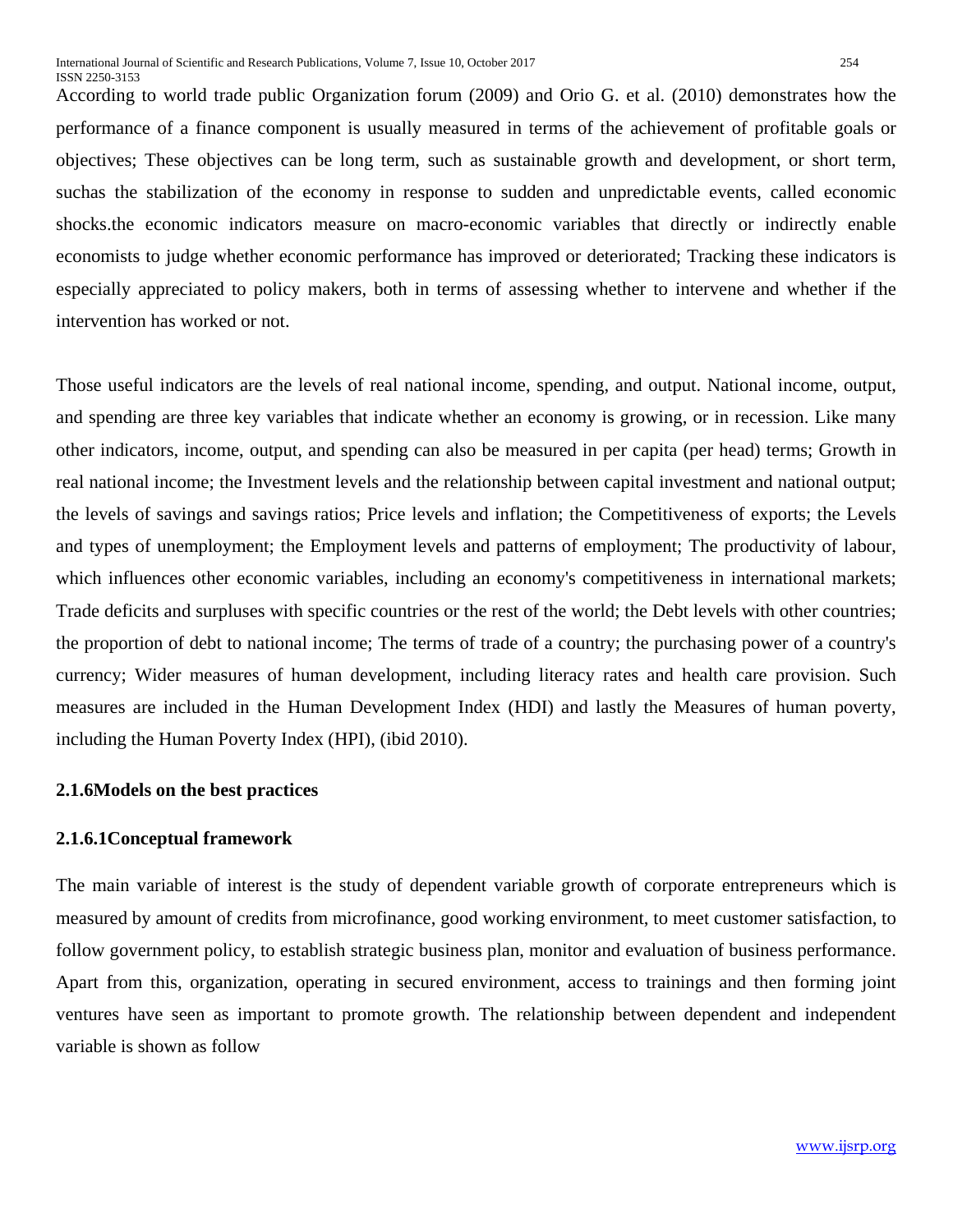**Figure 2.6: Conceptual framework for understanding the relationship between electronic Advancing and** 

**economic performance of Commercial Banks in East African community member States**



*Source: the researcher own inspiration, 2017*

In this Scientific research, different variables such as the independent variables also called manipulation were used to back up the theories and practices that should relate to the pillars like Electronic advancing; Mobile advancing; Internet advancing and E- Card advancing instruments that will positively impacting the financial performance of commercial banks with indicators like Profitability, Adequacy of capital, Asset Quality, Liquidity and Risk Management. The survey allowed the identification of these variables interacts with each other and showed how they will contribute to the economic performance of commercial banks.

# **Figure 2.7: Main reasons for using e-commerce**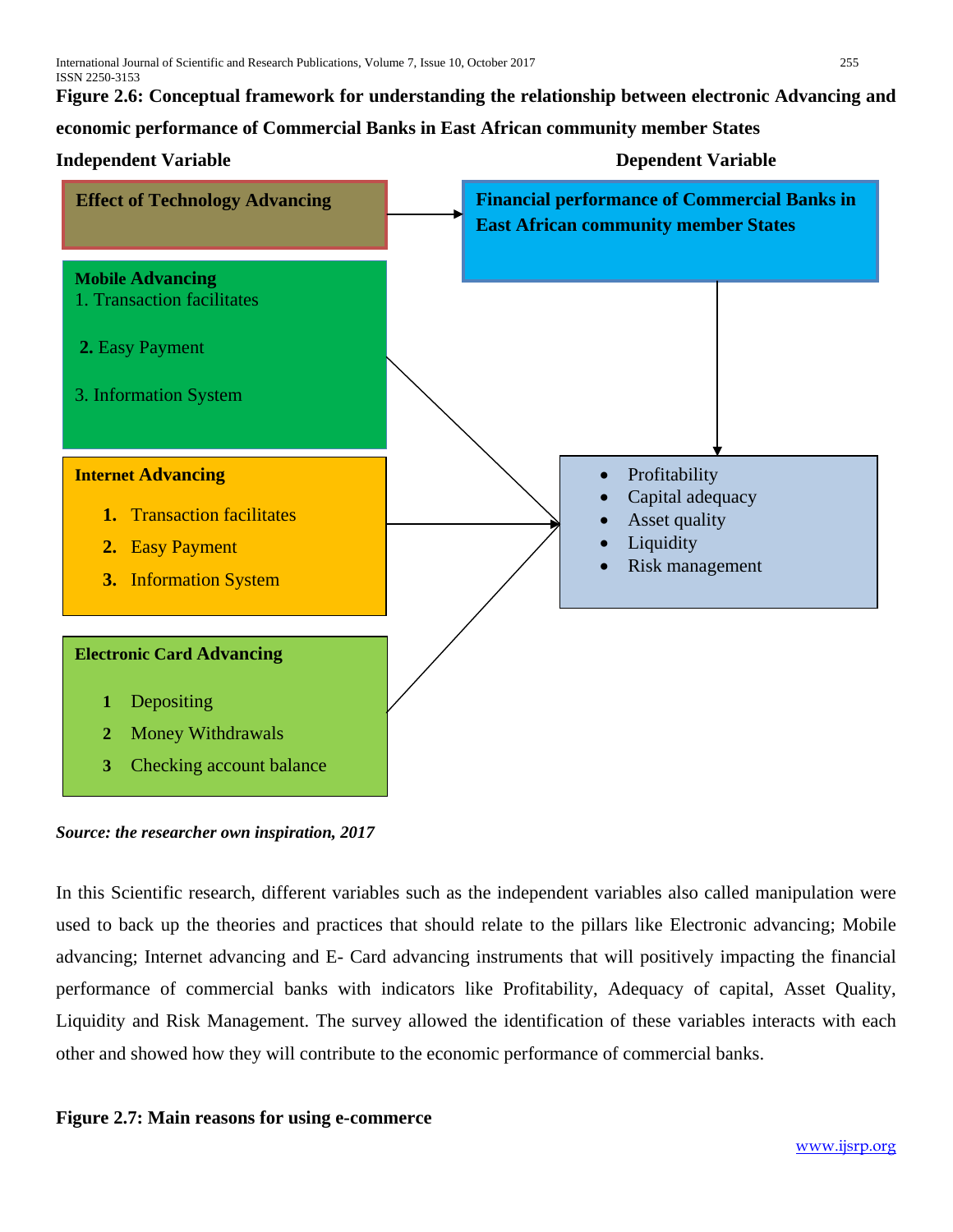

*Source: Sensis e-business report in Australia*

#### **2.1.5.2 Scientific Models**

After deep analysis on the said study, a practical model that should assist the role electronic banking on finance and economic performance of commercial banks in East African community partner States was created to be applied by different actors from the commercial banks such as managers, direct implementers and customers in terms of financial transaction and economic management. The adoption from D&M is success model has exceeded all estimation. According to a citation search in the summer of 2002, more than 280 refereed papers in journals and proceedings that have referenced the D&M model during the period 1993 to middle of 2002 (Delone& McLean, 2003). This number shows that the model is successful and can be adopted for other researches.

Follow the D&M IS Success Model (1992), we develop the framework as following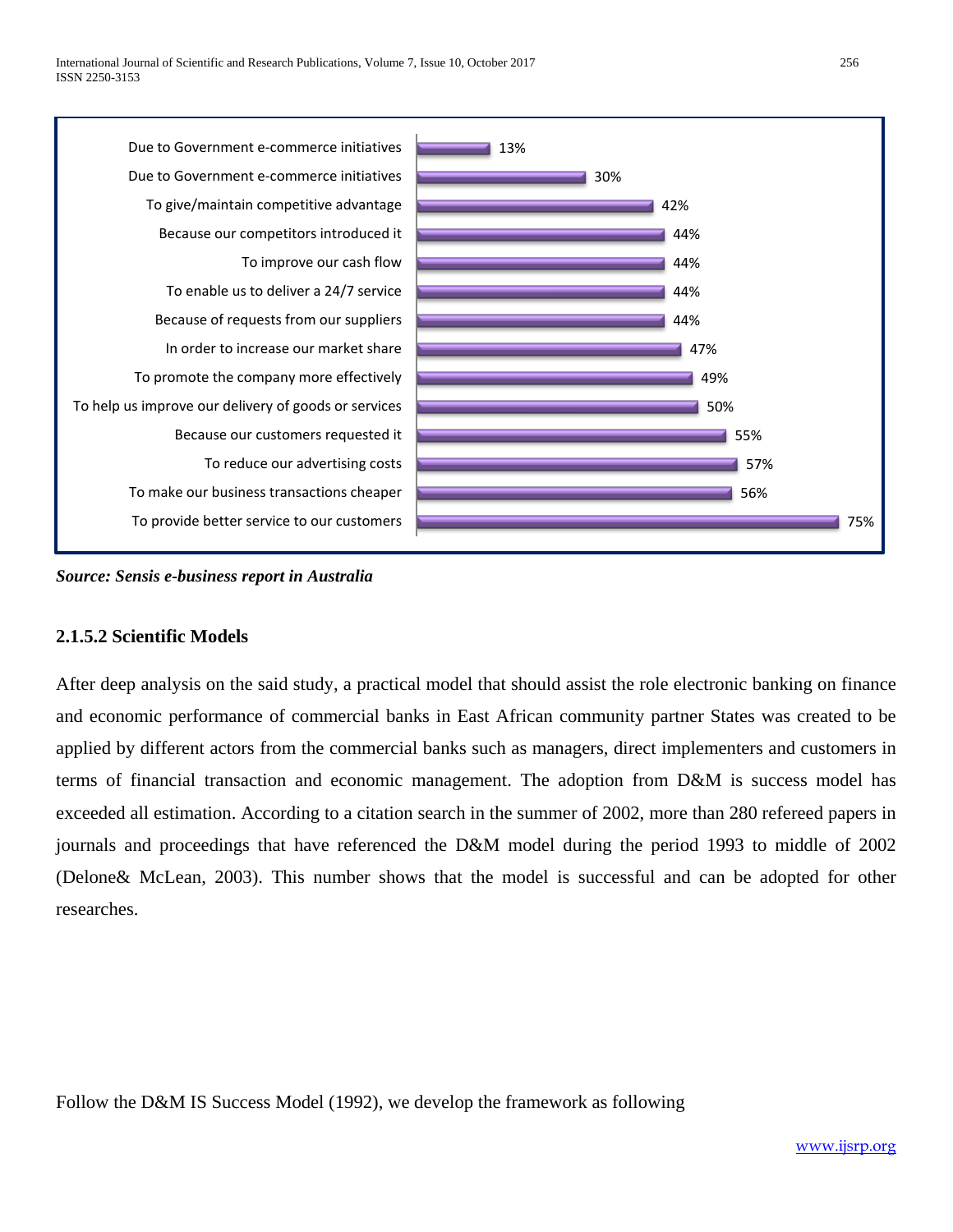

# **3. Materials and Methods**

The ethnicity variable in this study was based on the sample of the population working in Commercial Banks implementing daily activities in East African community member States. The study also had a sample of Single Banks. The participation in the study was voluntary and anonymous; The research designs of this study was applied Qualitative research paradigm as a systematic subject approach used to describe the Profitability, Capital adequacy, Asset quality, Liquidity and Risk management through specific approach which was a Case study that described in-depth the experience of one or more than one Commercial Banks in East African community member States with the method of direct observation and interaction on the subject. In the findings it was established that Mobile banking system, Internet Banking and Electronic Card advancing can have a significant impact on finance and financial performance of Commercial Banks in East African community member States. Different Data have been obtained from officials of the Commercial Banks on 12 Banks of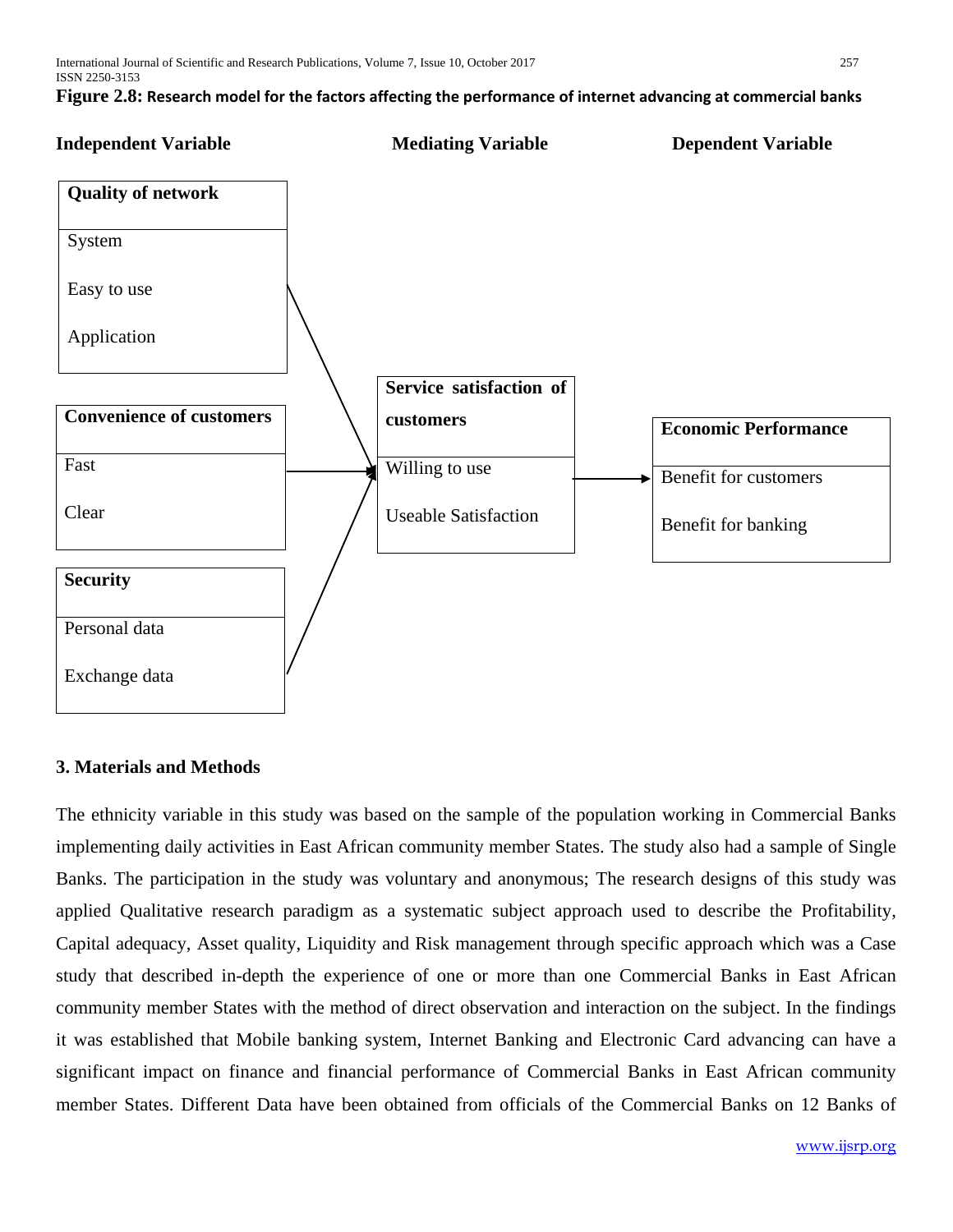Rwanda; 25 Banks of Uganda, 42 Banks of Kenya, 35 Banks of Tanzania, 10 Banks of Burundi and 22 banks of South Sudan. In practice different tools have been used to support gears component with the following activities such as Selection of sample techniques, Develop research instruments questionnaires, Collection of data (the research has been used both primary and secondary data), data was Processed (using SPSS software which assisted on process) and analysis, interpretation and recommendations have been determined by the researcher.

#### **3.1 Research approach**

#### **3.1.1 Qualitative versus quantitative research approach**

Qualitative and quantitative methods are two broad approaches to research, and are two research approaches often used in research studies. While quantitative research involves numerical representation and manipulation observation for the purpose of describing and explaining the phenomena that those observations reflect, qualitative research on the other hand involves non-numerical examination and interpretation of observation for the purpose of discovering the underlying meaning and pattern of relationship. Qualitative research emphasis the process and meaning that are not rigorously examined or measured, in term of quantity, amount of intensity or frequency. In contrast, quantitative study emphasis measurement and analysis of causal relationship between variables, not processes (Casebeer*et al*.2000). In quantitative research, variables and relationship are the central idea.Quantitative research is useful in providing detailed planning prior data collection and analysis, because it provided tools for measuring concepts, planning design stages and for dealing with population and sampling issues. In addition, a quantitative research approach utilizes a deductive model in testing the relationship between variables and to provide evidence for or against pre-specific hypothesis. Afterwards, our research has used both qualitative and quantitative research approaches. The study has been conducted in East African community member States with the Population study of Commercial Banks accredited with residence in East African community member States.

The Population, Sample size and Sampling technique studywere focused on the officials of the financial Institutions (Banks) of different Member states of east African community such as Officials of the 3 commercial Banks out of 12 Banks of Rwanda; Officials of 6commercial Banks out of 25 Banks of Uganda, Officials of 10commercial Banks out of 42 Banks of Kenya, Officials of the 8commercial Banks out of 35 Banks of Tanzania, Officials of the 2commercial Banks out of 10 Banks of Burundi and finally the Officials of 5commercial Banks out of 22 banks of South Sudan.

On Targeting population and sampling frame; the logic of qualitative research is concerned with in-depth understanding, usually working with small samples. Qualitative researchers are often interested in selecting a purposive or judgment sample. The type of purposive sampling is based on a particular research question as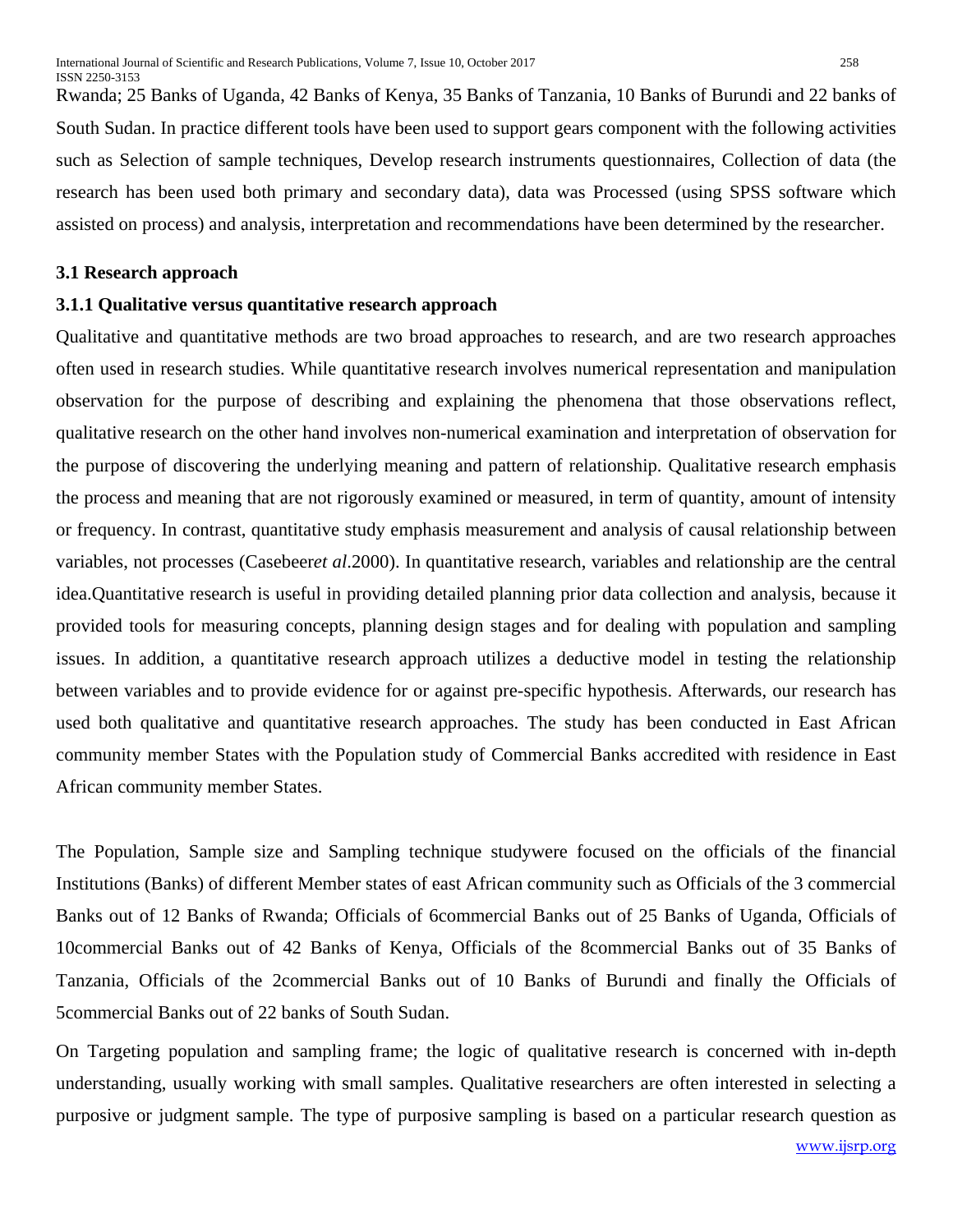well as consideration of the resources available to the researcher. A purposive sampling technique has been used to ensure that the practitioners in technology Banks and financial Performance of financial institutions are selected from the targeted populations to authoritatively present. The selection of experts has been based on two main criteria included: The responders' adequate knowledge in the area of technology advancing as well as financial Performance. The researcher will select people purposively from the targeted institutions to provide information about the study variablesas illustrated in table 3.1 below. In research, there happens to be very difficult to study exhaustively the whole population because; it is costly and sometime impossible. In conducting this research, a sample has been drawn depending on whole population under study and scientificrequirements. Then, stratified random sampling has been used in selecting sample. By using formula of Yamane (1967) with an error of 15% and with a confidence coefficient of 85%, thus, the sample size was obtained as follow:

$$
\mathbf{n} = \frac{N}{1 + N*(e)^2}
$$

Where, 
$$
n
$$
 = the sample size

N= the size of population (total financial institutions (banks) in East African Community member states) e= desired level of precision (15%)

Thus, 
$$
n = \frac{146}{1 + 146 * (0.15)^2} = 34
$$

#### **3.3.3.1 Proportional stratified sample size:**

The proportional stratified sample size means that, the number of sampling units drawn from each stratum is in the proportion to the relative population size of that stratum.

Proportional stratified sample size is determined by the following formula:

$$
n_h = \frac{N_h * n}{N}
$$

#### **Table 3.1: Stratum sample size**

Stratified random sampling is a method of sampling that involves the division of a population into smaller groups known as strata. In stratified random sampling, the strata are formed based on members' shared attributes or characteristics. A random sample from each stratum is taken in a number proportional to the stratum's size when compared to the population. These subsets of the strata are then pooled to form a random sample.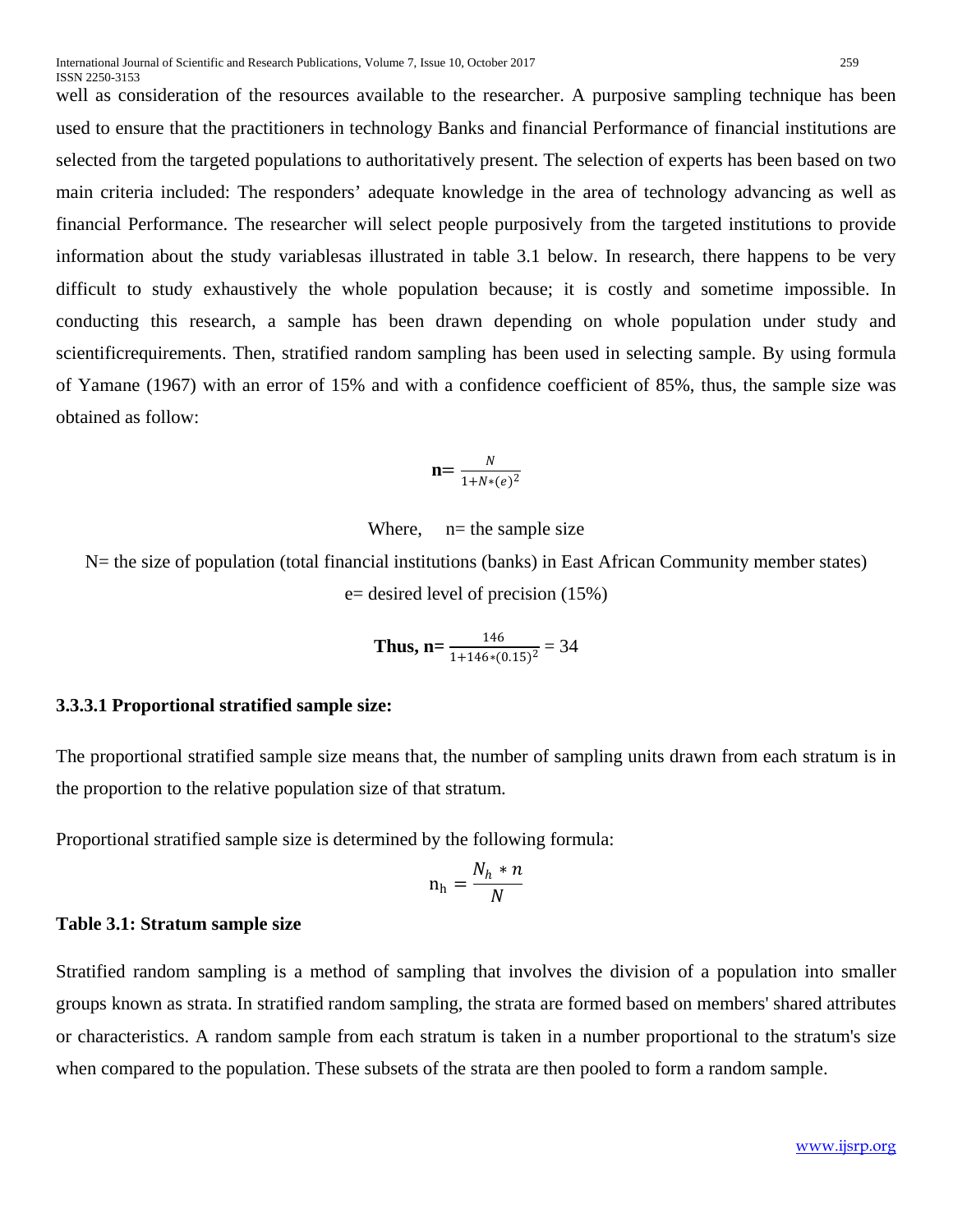| $\mathbf h$  | Stratum composition $N_h$ (the population size for $n_h$ (sample |            |  |                                                 | size of | the |
|--------------|------------------------------------------------------------------|------------|--|-------------------------------------------------|---------|-----|
|              |                                                                  | stratum h) |  | stratum h)                                      |         |     |
| $\mathbf{1}$ | Rwanda                                                           | 12         |  | $n_{h1} = \frac{12*34}{152} = 2.68 \approx 3$   |         |     |
| 2            | Uganda                                                           | 25         |  | $n_{h2} = \frac{25*34}{152} = 5.59 \approx 6$   |         |     |
| 3            | Kenya                                                            | 48         |  | $n_{h3} = \frac{48*34}{152} = 10.43 \approx 10$ |         |     |
| 4            | Tanzania                                                         | 35         |  | $n_{h4} = \frac{35*34}{152} = 7.80 \approx 8$   |         |     |
| 5            | <b>Burundi</b>                                                   | 10         |  | $n_{h5} = \frac{10*34}{152} = 2.23 \approx 2$   |         |     |
| 6            | South-Sudan                                                      | 22         |  | $n_{h6} = \frac{22*34}{152} = 4,92 \approx 5$   |         |     |
| Total -      |                                                                  | 152        |  | 34                                              |         |     |

*Source: Primary data, 2017*

#### **3.4 Data collection**

The data of this study were collected by using questionnaire which had been carefully structured to cover all information's needed which were able to answer the research question. The respondents to the questionnaires were the managers or people with authority within the bank.

#### **3.5 Data analysis**

Data analysis was carried out using quantitative methods through descriptive statistics and qualitative methods. Quantitative analysis involved numerical calculations on the observed data so as decipher what phenomena or relationship the observed values were indicating, while qualitative was based on reasoning with no numerical calculation and the ultimate objective was to get insight into the underlying reasons of an issue. The data obtained from the field was coded and entered into the computer and subsequently subjected to statistical analysis using the Statistical Package for Social Sciences (SPSS)

#### **4. Results, Argument, Conclusion and Recommendations**

The Facts and critical analysis done after collectionof data by scholarson cases well identified with the purpose of provide the clarification on the objectives determined either by the scholars or any one from the private or public and come up with findings to be based on any measurement resolution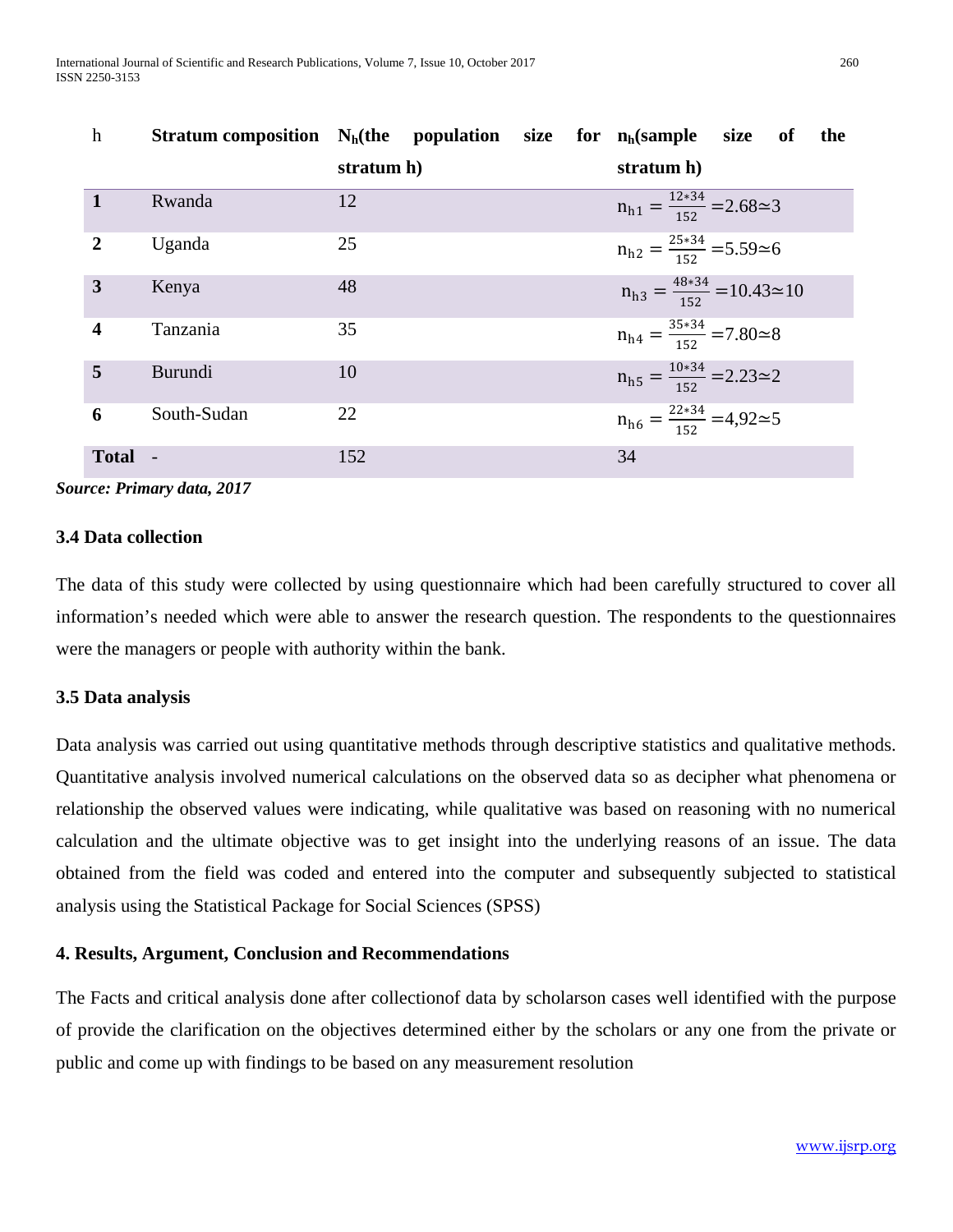International Journal of Scientific and Research Publications, Volume 7, Issue 10, October 2017 261 ISSN 2250-3153

# **4.1 Results, Argument**

# **Table 4.1: Distribution of banks by country**

| <b>Country</b> | <b>Number of Banks</b> | $\frac{0}{0}$ | <b>Name of bank</b>              |
|----------------|------------------------|---------------|----------------------------------|
| <b>Rwanda</b>  | 3                      |               | Ecobank                          |
|                |                        | 8.8%          | <b>BPR</b>                       |
|                |                        |               | <b>EQUITY RWANDA</b>             |
| Kenya          | 10                     | 29.4%         | ABC Bank(Kenya)                  |
|                |                        |               | Bank of India                    |
|                |                        |               | Citibank                         |
|                |                        |               | <b>Commercial Bank Of Africa</b> |
|                |                        |               | Credit Bank                      |
|                |                        |               | Habib bank                       |
|                |                        |               | Equity Bank Kenya                |
|                |                        |               | Prime Bank Kenya                 |
|                |                        |               | Kenya Commercial Bank            |
|                |                        |               | United bank                      |
| Tanzania       | 8                      |               | Acess Bank Tanzania              |
|                |                        | 23.5%         | Amana Bank                       |
|                |                        |               | International<br>Commercial      |
|                |                        |               | Bank                             |

[www.ijsrp.org](http://ijsrp.org/)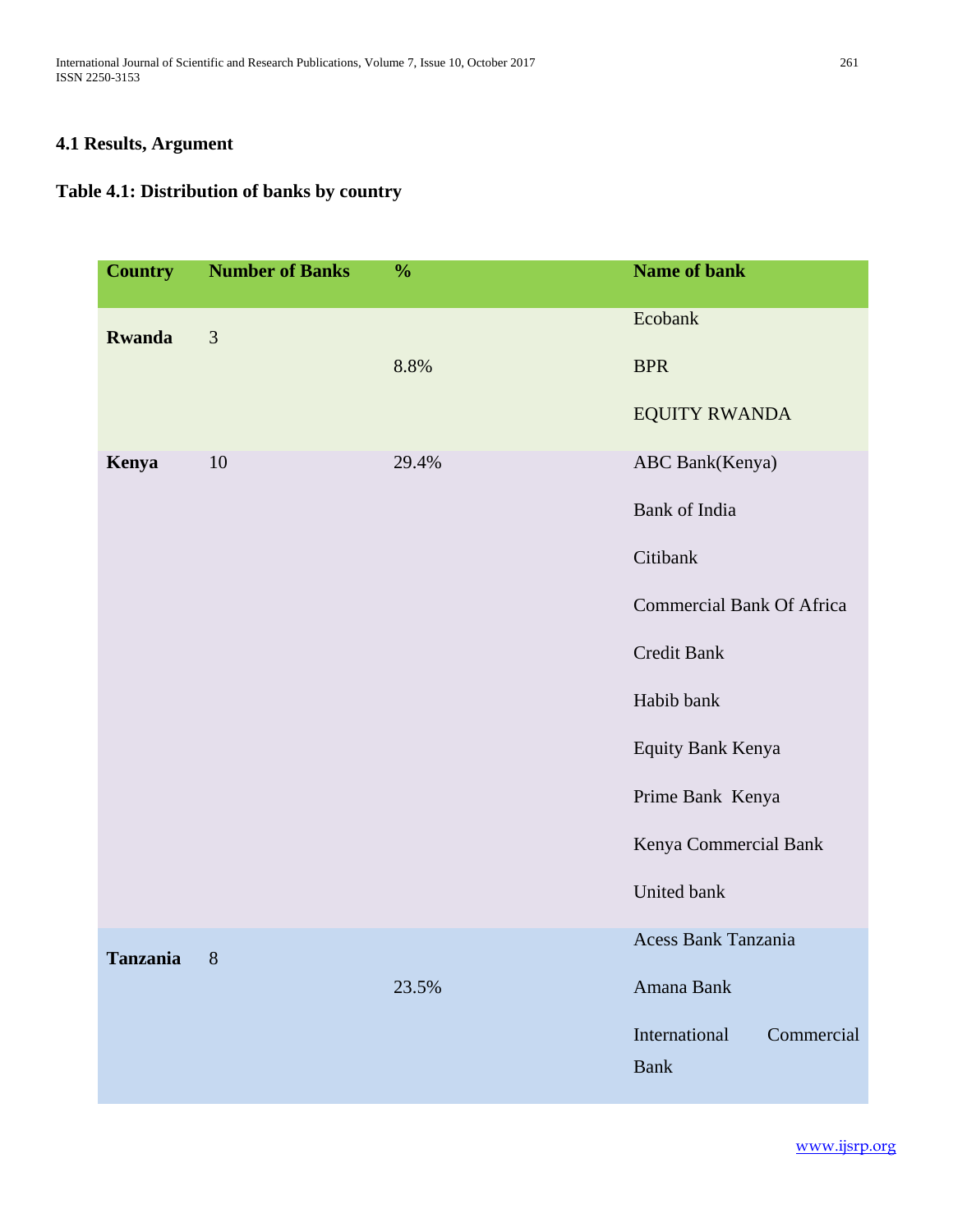|                |                  |       | <b>United Bank of Africa</b>     |
|----------------|------------------|-------|----------------------------------|
|                |                  |       | <b>Bank of Africa Tanzania</b>   |
|                |                  |       | Citibank                         |
|                |                  |       | Ecobank                          |
|                |                  |       | Equity Tanzania                  |
| <b>South</b>   | $\sqrt{5}$       |       | <b>CMESS</b>                     |
| <b>Soudan</b>  |                  | 14.7% | <b>ESS</b>                       |
|                |                  |       | <b>ICBSS</b>                     |
|                |                  |       | <b>KCBSS</b>                     |
|                |                  |       | <b>SSCB</b>                      |
|                |                  |       | <b>QNB</b>                       |
| <b>Uganda</b>  | $\boldsymbol{6}$ |       | <b>ABC</b> Bank                  |
|                |                  | 17.6% | Bank of India                    |
|                |                  |       | Cairi International Bank         |
|                |                  |       | <b>Commercial Bank of Africa</b> |
|                |                  |       | Ecobank Uganda                   |
|                |                  |       | Equity Bank Uganda               |
| <b>Burundi</b> | $\overline{2}$   |       | Fin Bank Burundi(Local and       |
|                |                  | 5.9%  | National)                        |
|                |                  |       | CRDB Bank Burundi(Local          |
|                |                  |       | and National)                    |
|                |                  |       |                                  |

*Source: Field data, 2016*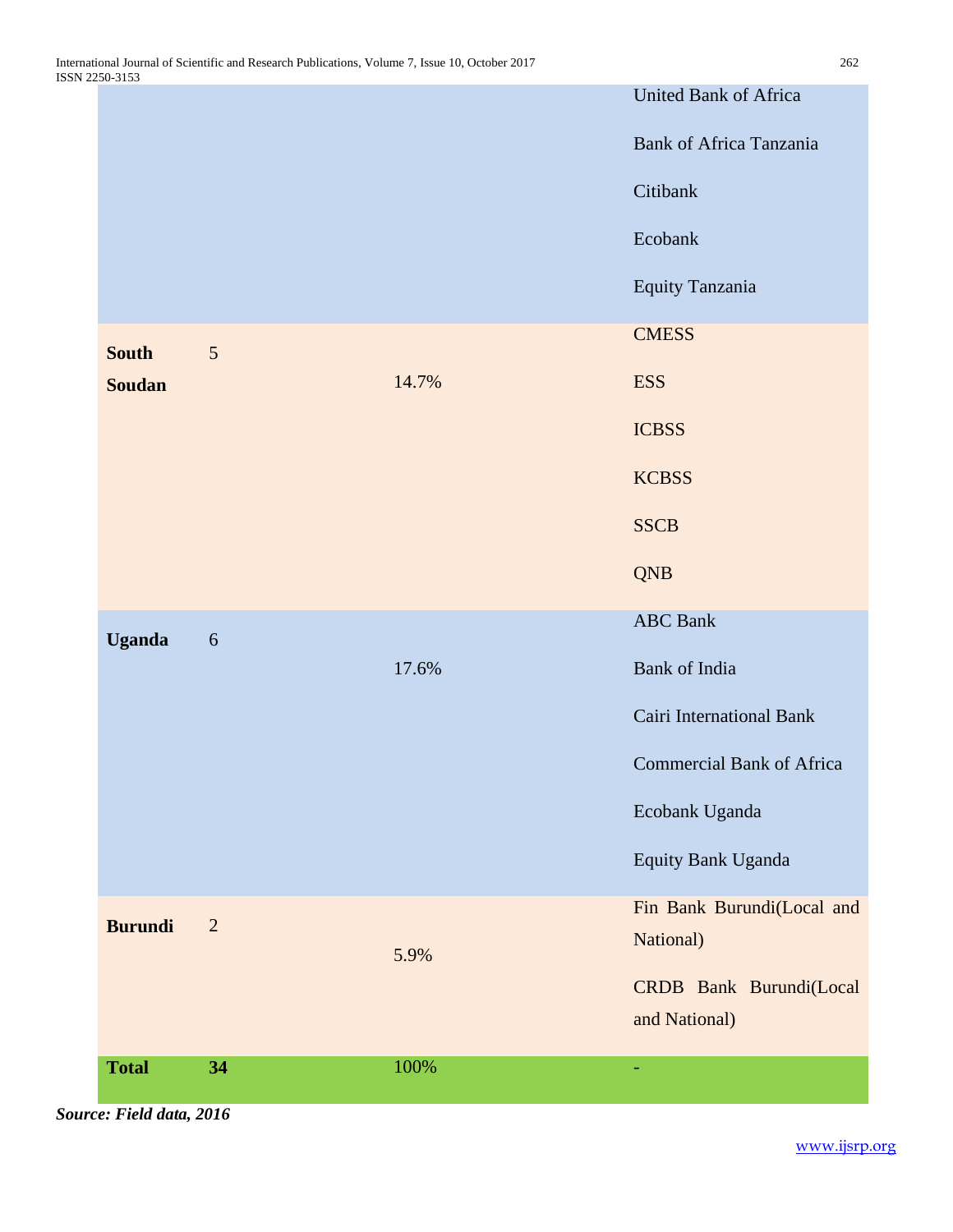The findings from table 4.1 shows thatat least 29.4%of the Financial Institutions (Banks) from Kenya; 23.5% from Tanzania; 17.6% from Uganda; 14.7% from South Soudan; 8.8%from Rwanda and 5.9% from Burundiwere chosen to be part of the sample size. Recall that the sample size of each stratum which were proportionate to the population and can give a significatefunds that each stratum has the same sampling fraction.

**Table 4.2: Does your bank use mobile advancing that affect her economic performance?**

|     | <b>Cases Included</b> |                | <b>Cases Excluded</b> |                | <b>Total</b> |                |  |
|-----|-----------------------|----------------|-----------------------|----------------|--------------|----------------|--|
|     | N                     | <b>Percent</b> | N                     | <b>Percent</b> | N            | <b>Percent</b> |  |
|     | 34                    | 100%           |                       | .0%            | 34           | 100%           |  |
| Yes |                       |                |                       |                |              |                |  |

*Source: Field data, 2017*

The results from table 4.2 show that all (100%) respondents confirmed that their Commercial Banks in East African community member States are using mobile advancing system. The main reason that mobile banking is spreading among East AfricanMember States is that most of these financial Institutions (banks) areinitiated in the big cities and customers want to be facilitated on their business operation process.

**Table 2.3: If yes, how is affecting itsfinancial performance?**

|                                                        |    | <b>Cases Included</b> | <b>Cases Excluded</b> |                | <b>Total</b> |                |
|--------------------------------------------------------|----|-----------------------|-----------------------|----------------|--------------|----------------|
| <b>Reason</b>                                          | N  | <b>Percent</b>        | N                     | <b>Percent</b> | N            | <b>Percent</b> |
| Quickly and easy service delivery                      | 34 | 100.0%                | $\overline{0}$        | .0%            | 34           | 100%           |
| Increasing the institution's capital                   | 23 | 67.6%                 | 11                    | 32.4%          | 34           | 100%           |
| Decreasing of the cost and other changes               | 25 | 73.5%                 | 9                     | 26.5%          | 34           | 100%           |
| transfers<br>both<br><b>banks</b><br>Easy<br>and<br>on | 26 | 76.5%                 | 8                     | 23.5%          | 34           | 100%           |
| customers                                              |    |                       |                       |                |              |                |
| Motivating bank's financial activities                 | 20 | 58.8%                 | 14                    | 41.2%          | 34           | 100%           |
| By increasing deposit                                  | 21 | 61.8%                 | 13                    | 38.2%          | 34           | 100%           |
| <b>Motivating customers</b>                            | 22 | 64.7%                 | 12                    | 35.3%          | 34           | 100%           |

*Source: Field data, 2016*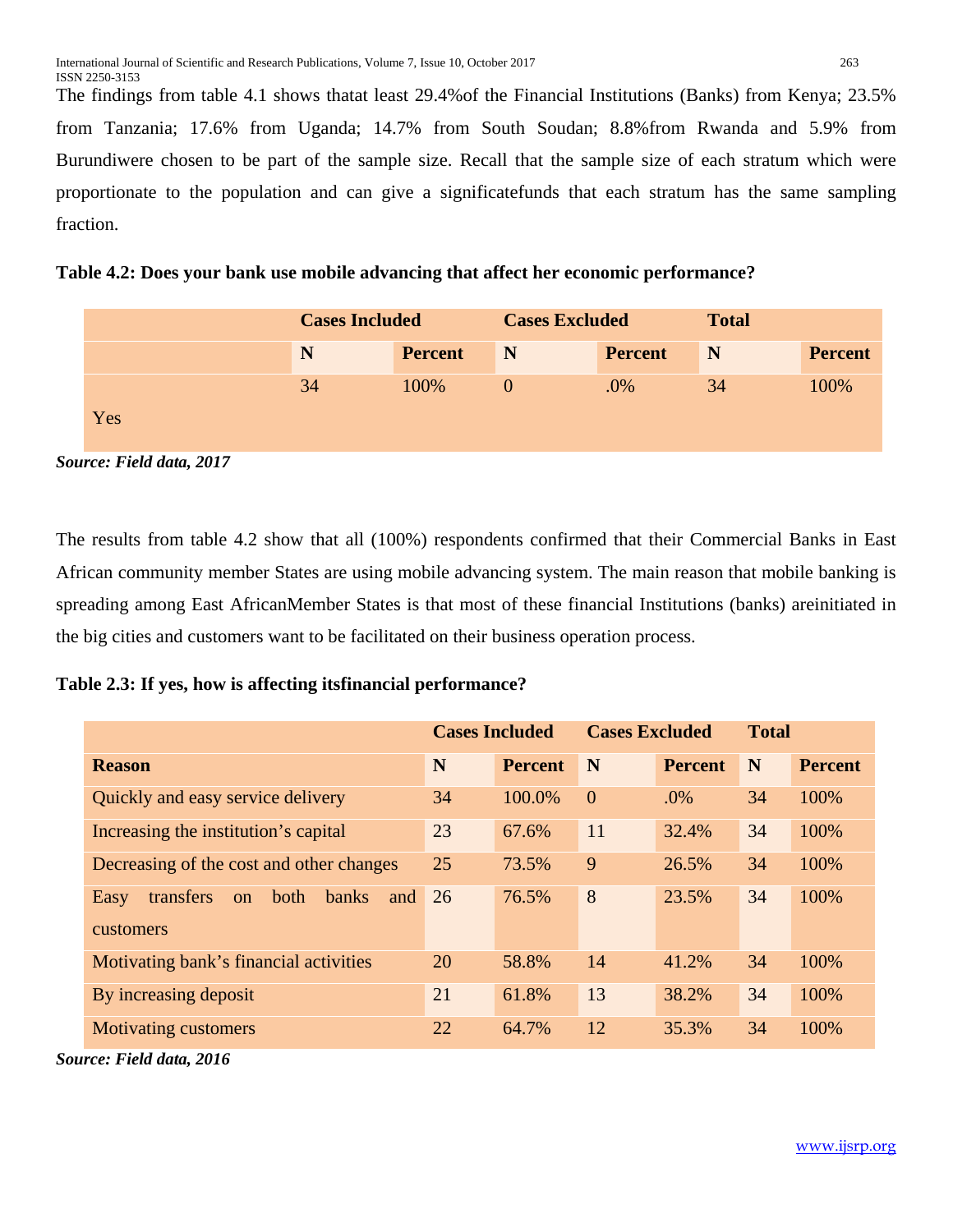The results from table 4.3 prove that all (100%) respondents confirmed that mobile money assist in quickly and easy service delivery, followed by 26 respondents represented by 76.5% in helpful in making easy transfers on both banks and customers, 25 respondents represented by 73.5% who confirmed that mobile money help in decreasing the cost and other changes, 23 respondents represented by 67.6% said that mobile money contribute in increasing the institution's capital, 64.7% confirmed that mobile money motivate customers, 61.8% confirmed that it assist in increasing deposit, while 58.8% assumed that mobile money motivate bank's financial activities. Mobile banking provides the customers to anytime and anywhere banking with the help of mobile telecommunication services, this facility is very easy accessible by each mobile internet users. It also saves a lot of time. The internet of mobile banking is very fast compared to other mode of banking.

# **Figure 4.1 : At which Level of economic performance your Commercial Banks implement her economic performance?**



*Source: Field data, 2016*

The results from figure 7 indicate that, the level of implementing electronic advancing system In East African Community Member States is 100 % at local perspective level and national perspective level respectively, 88.2% at regional perspective level, 26.5 at continent perspective level and 0% at World-wide perspective level.

#### **Table 4.4: Justification for the answers**

|                  |                             |  |  | <b>Cases Included Cases Excluded</b> |                  |                |                | <b>Total</b> |                |
|------------------|-----------------------------|--|--|--------------------------------------|------------------|----------------|----------------|--------------|----------------|
| <b>Reason</b>    |                             |  |  | N                                    | <b>Percent</b> N |                | <b>Percent</b> | N            | <b>Percent</b> |
| <b>Provide</b>   | International service to 30 |  |  |                                      | 88.2%            | $\overline{4}$ | 11.8%          | 34           | 100%           |
| <b>customers</b> |                             |  |  |                                      |                  |                |                |              |                |

[www.ijsrp.org](http://ijsrp.org/)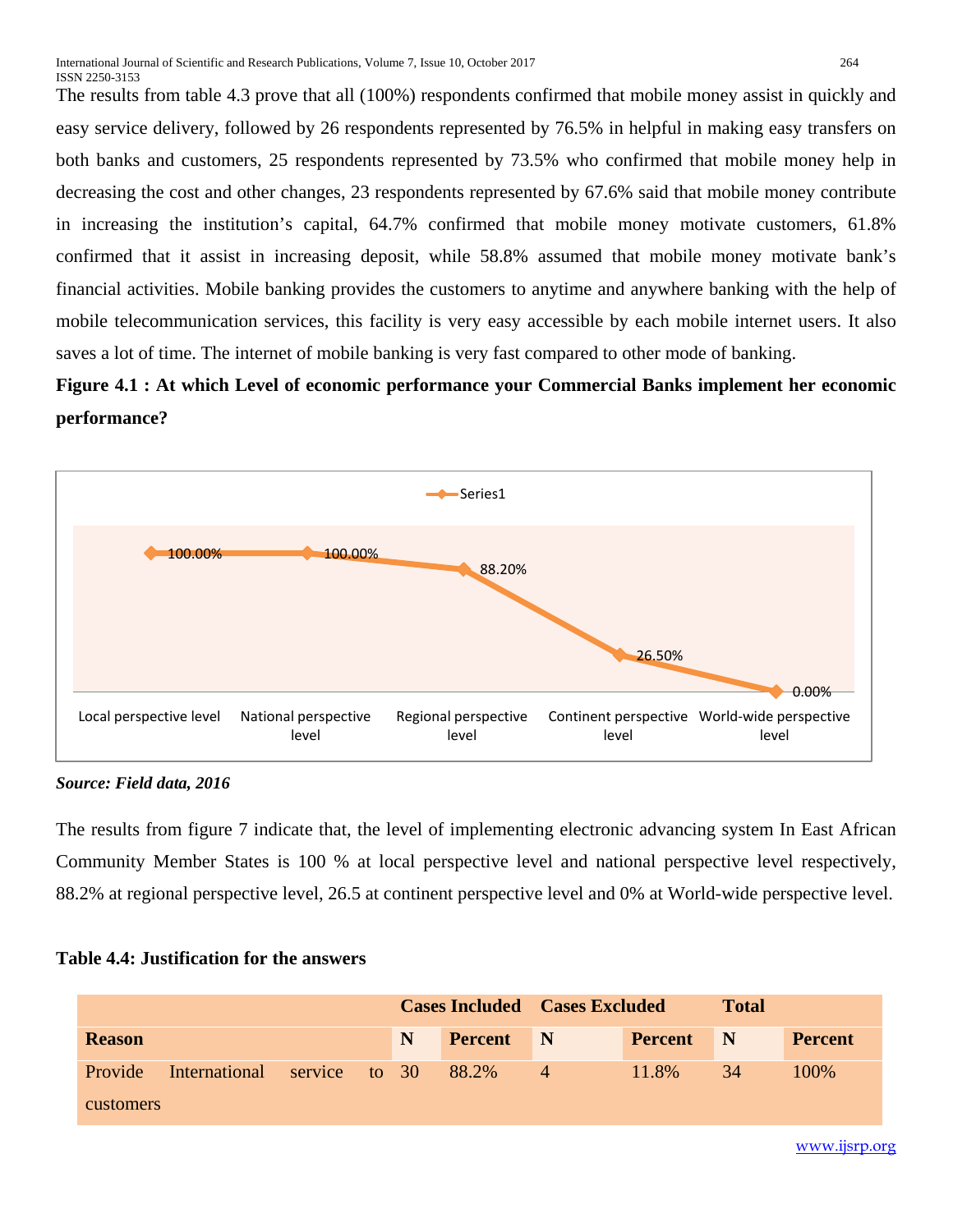International Journal of Scientific and Research Publications, Volume 7, Issue 10, October 2017 265<br>ISSN 2250-3153

| ISSN 2250-3153                                         |    |       |    |       |    |      |
|--------------------------------------------------------|----|-------|----|-------|----|------|
| collaboration<br>Correspondence<br>and<br><b>banks</b> | 21 | 61.8% | 13 | 38.2% | 34 | 100% |
|                                                        |    |       |    |       |    |      |
| Western union and other agencies 17<br>services        |    | 50.0% | 17 | 50%   | 34 | 100% |
| Mobile money services                                  | 8  | 23.5% | 26 | 76.5% | 34 | 100% |
| Pull and push services                                 | 8  | 23.5% | 26 | 76.5% | 34 | 100% |
| Easy cash services                                     | 8  | 23.5% | 26 | 76.5% | 34 | 100% |
| Payment and transaction                                | 8  | 23.5% | 26 | 76.5% | 34 | 100% |

*Source: Field data, 2016*

The outcome from table 4.4 explained the main reason of implementing electronic advancing system East African Community Member States; where 30 respondents corresponding to 88.2% declared that electronic banking system provide International service to customers, 21 respondents represented by 61.8% proved that it support in correspondence and collaboration banks.

# **Table 4.5: Do your customers use mobile advancing that facilitates bank's economic performance?**

|       |                              | <b>Frequency</b> | <b>Percent</b> | <b>Valid Percent</b> | <b>Cumulative Percent</b> |
|-------|------------------------------|------------------|----------------|----------------------|---------------------------|
| Valid | No                           | 34               | 100.0          | 100.0                | 100.0                     |
|       | $\alpha$ n $\alpha$ $\alpha$ |                  |                |                      |                           |

*Source: Primary data, 2016*

The results from table 5 show that all (100%) respondents confirmed that Commercial Banks in East African community member States' customers are not connected on mobile advancing.

**Figure 4.2: If no, why?**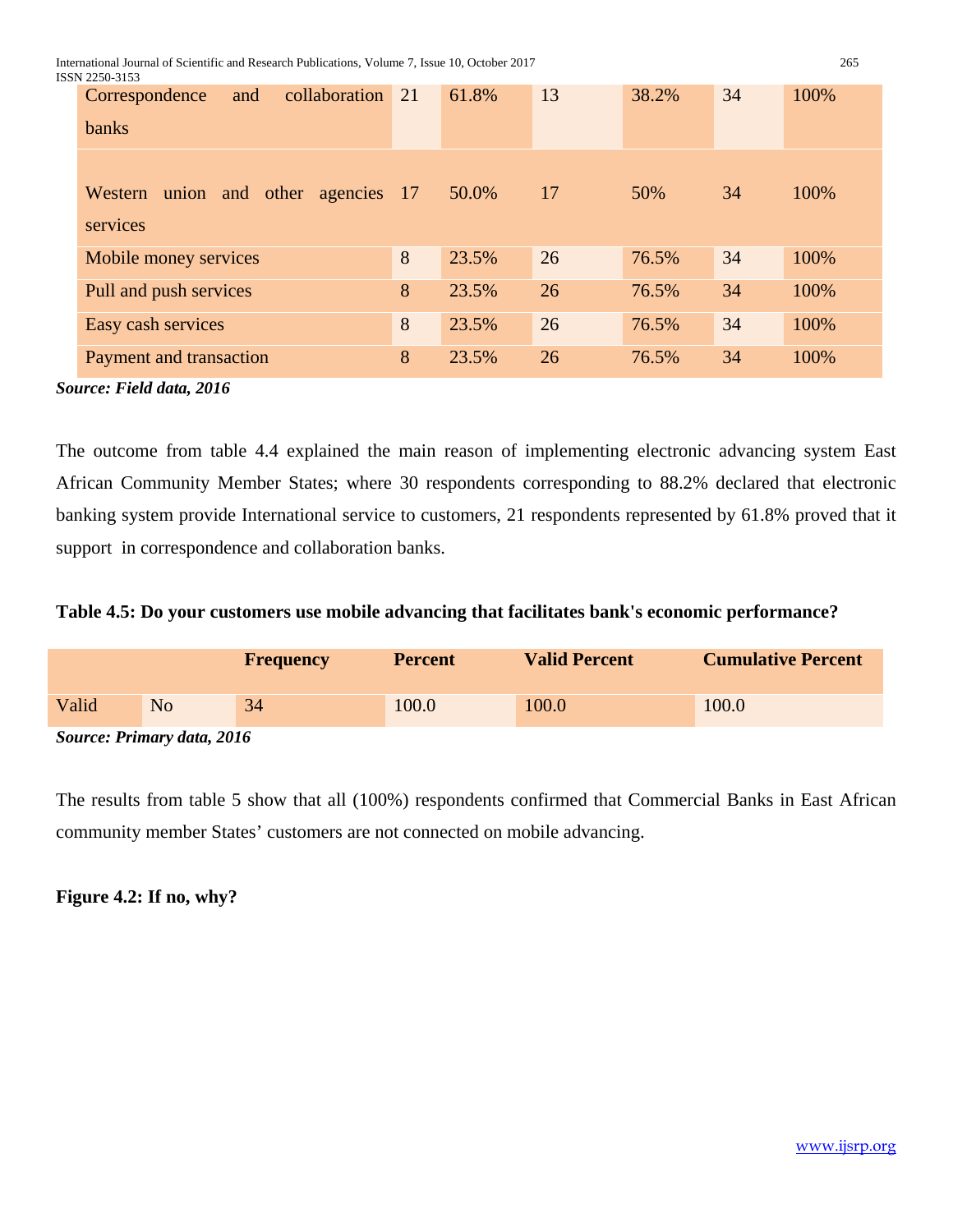

*Source: Field data, 2016*

The results from figure 8 illustrate the main reasons of non-using mobile advancing by customers, where all (100%)respondents confirmed that the main reason is the poor understanding linked with law academic level and careless(negligence) respectively, while 20 respondents represented by 58.8% assumed that the reason of not using mobileadvancing is related to resistance on change.

|  |  |  |  |  | Table 4.6: What is your plan on motivate all of them using mobile advancing? |  |  |  |  |  |  |
|--|--|--|--|--|------------------------------------------------------------------------------|--|--|--|--|--|--|
|--|--|--|--|--|------------------------------------------------------------------------------|--|--|--|--|--|--|

|                                                        | <b>Cases Included</b> |                | <b>Cases Excluded</b> |                | Total |                |
|--------------------------------------------------------|-----------------------|----------------|-----------------------|----------------|-------|----------------|
| <b>Plan</b>                                            | N                     | <b>Percent</b> | N                     | <b>Percent</b> | N     | <b>Percent</b> |
| <b>Strong Sensitization</b>                            | 34                    | 100.0%         | $\overline{0}$        | $0.0\%$        | 34    | 100.0%         |
| <b>Resumption Advertisement</b>                        | 30                    | 88.2%          | $\overline{4}$        | 11.8%          | 34    | 100.0%         |
| Discouragement with High price on using paper sheet in | 25                    | 73.5%          | 9                     | 26.5%          | 34    | 100.0%         |
| different services                                     |                       |                |                       |                |       |                |
| Free charge on withdraw by using mobile banking        | 16                    | 47.1%          | 18                    | 52.9%          | 34    | 100.0%         |
| Provide a physical motivation on the users             | 21                    | 61.8%          | 13                    | 38.2%          | 34    | 100.0%         |
| Source: Field data, 2016                               |                       |                |                       |                |       |                |

The results from table 4.6 show that 100% of respondents said that they have plan of organizing strong sensitization for their customers in using mobile money, 88.2% of respondents motivate their customers in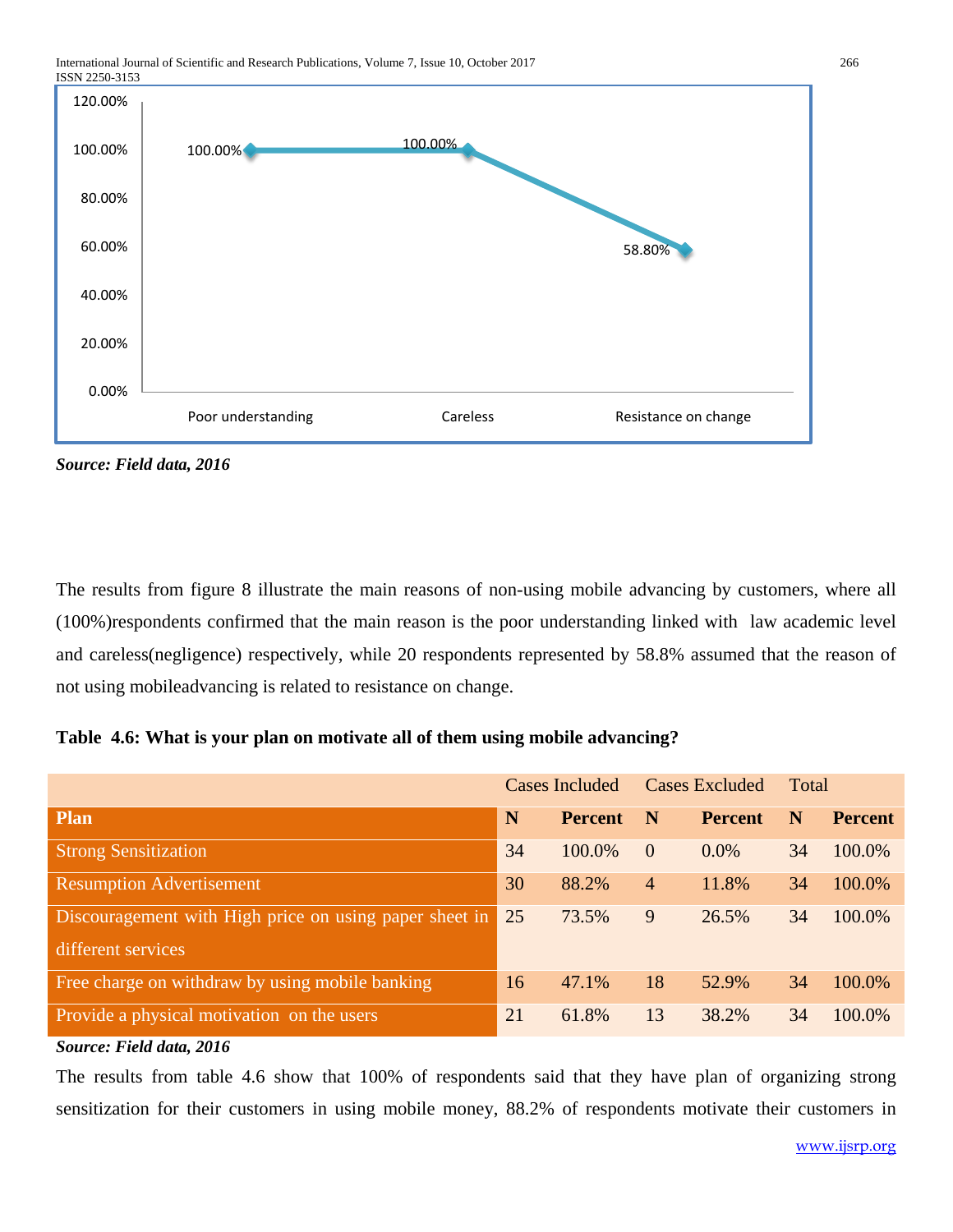using mobile advancing system through advertisement, 73.5% of respondents motivate their customers by increasing price on using paper sheet in different services offered by bank, 61.8% of respondents provide physical motivation the users such as(award, purse, grant, pouch, stipend), while 47.1% of respondents afford free charge on withdraw by using mobile advancing.

**Table 4.7: Does your Commercial Banks using internet advancing that affect her economic performance?**

|        |     | <b>Frequency</b> | <b>Percent</b> | <b>Valid Percent</b> | <b>Cumulative Percent</b> |
|--------|-----|------------------|----------------|----------------------|---------------------------|
|        | Yes | 34               | 100.0          | 100.0                | 100.0                     |
| $\sim$ |     |                  |                |                      |                           |

*Source: Field data, 2016*

The results from table 8 demonstrate that all (100%) of respondents confirmed that Commercial Banks in East African community member States are using internet advancing.

### **Table 4.8: If yes, how?**

|                                           | <b>Cases Included</b> |                | Cases          | Excluded       | Total |                |
|-------------------------------------------|-----------------------|----------------|----------------|----------------|-------|----------------|
| <b>Importance</b>                         | N                     | <b>Percent</b> |                | <b>Percent</b> | N     | <b>Percent</b> |
|                                           |                       |                | N              |                |       |                |
| Access on the account of customers        | 32                    | 94.1%          | 2              | 5.9%           | 34    | 100.0%         |
| <b>Facilitates Historical checking</b>    | 30                    | 88.2%          | $\overline{4}$ | 11.8%          | 34    | 100.0%         |
| Push and pull by both banks and customers | 21                    | 61.8%          | 13             | 38.2%          | 34    | 100.0%         |
| Easy Transfers on both bank and customers | 25                    | 73.5%          | 9              | 26.5%          | 34    | 100.0%         |
| Facilitate bank's Payment and transaction | 28                    | 82.4%          | 6              | 17.6%          | 34    | 100.0%         |

#### *Source: Field data, 2016*

The findings from table 4.8 indicates how electronic advancing affect economic performance, where 94.1% proved that, it help to access on the account of customers, 88.2% of respondents confirmed that it facilitates historical checking, 82.4% of respondents said that it facilitate bank's Payment and transaction, 73.5% of respondents said that it make easy transfers on both bank and customers, and 61.8% said that it help in push and pull service by both banks and customers. It is right that, by using internet banking, customer can check on his account and carry out transactions whenever it suit him, including evenings and weekends.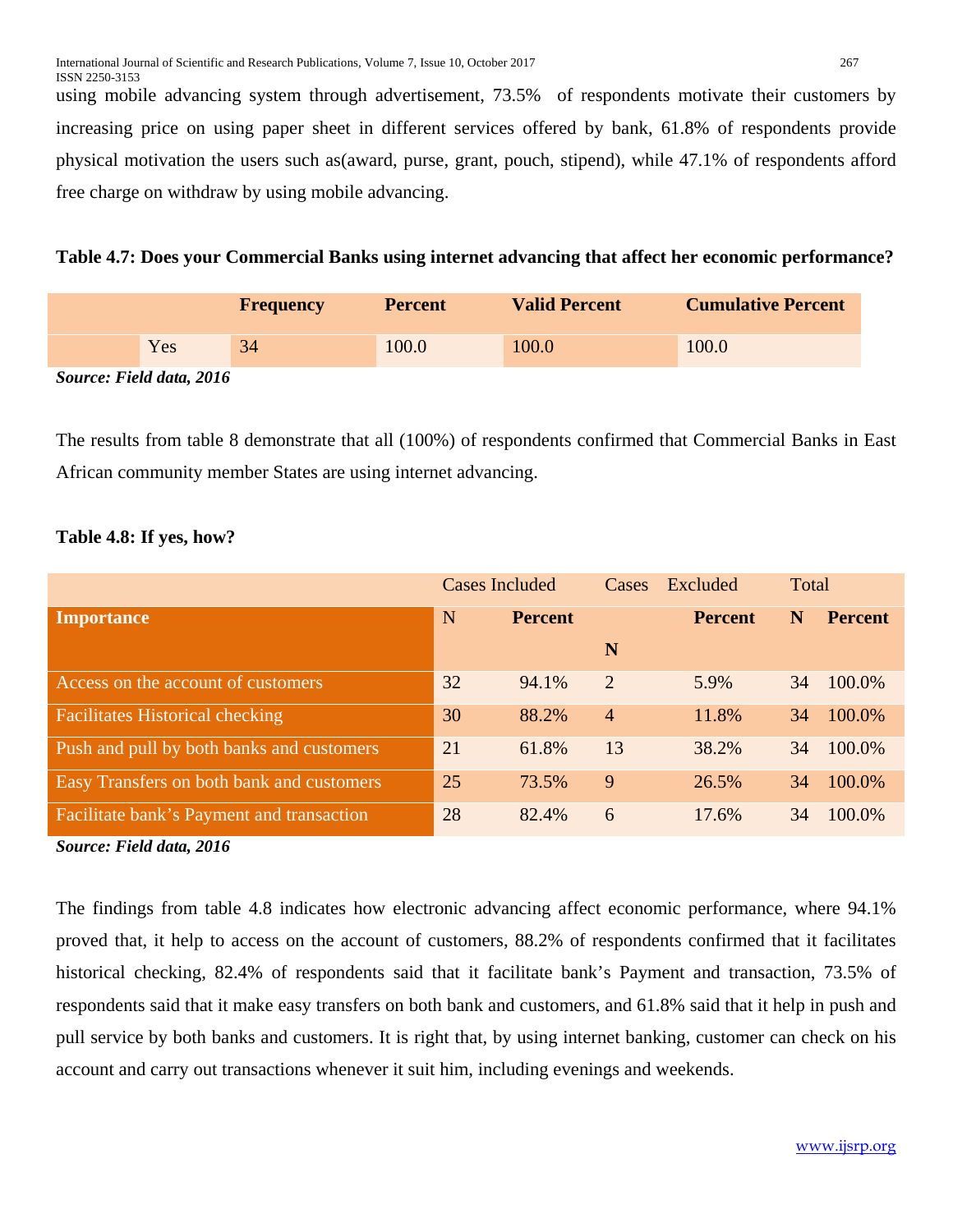|       |             | <b>Frequency</b> | <b>Percent</b> | <b>Valid Percent</b> | <b>Cumulative Percent</b> |
|-------|-------------|------------------|----------------|----------------------|---------------------------|
| Valid | Positive    | <sup>12</sup>    | 35.3           | 35.3                 | 35.3                      |
|       | Negative    | $\overline{4}$   | 11.8           | 11.8                 | 47.1                      |
|       | <b>Both</b> | 18               | 52.9           | 52.9                 | 100.0                     |
|       | Total       | 34               | 100.0          | 100.0                |                           |

| Table 4.9: What is the effect of using internet advancing by your bank on her economic performance? |  |  |
|-----------------------------------------------------------------------------------------------------|--|--|
|                                                                                                     |  |  |
|                                                                                                     |  |  |

*Source: Primary data, 2016*

The results from table 4.9 indicates the sight of respondents in using internet advancing by their bank, 52,9% reported that the effect of using internet advancing is both positive and negative, 35.3% revealed that it has positive impact, and 11.8% revealed that, it has negative impact. . Do Young et al.(2006) observed the financial performance of internet community bank in U.S. during 1999-2001. The results found that internet adoption improved community bank's profitability, particularly through increased revenues from deposit service charges.

### **Table 4.10: Positive impact of using internet advancing**

|                                                     | <b>Cases Included</b> |                | <b>Cases Excluded</b> |                | <b>Total</b> |               |
|-----------------------------------------------------|-----------------------|----------------|-----------------------|----------------|--------------|---------------|
| Impact                                              | N                     | <b>Percent</b> | N                     | <b>Percent</b> | N            | <b>Percen</b> |
|                                                     |                       |                |                       |                |              | t             |
| Service are easy and quickly                        | 30                    | 88.2%          | $\overline{4}$        | 11.8%          | 34           | 100.0%        |
| Allurement (Solicitation) of the service            | 17                    | 50.0%          | 17                    | 50.0%          | 34           | 100.0%        |
| Time management                                     | 25                    | 73.5%          | 9                     | 26.5%          | 34           | 100.0%        |
| and appreciated by multination and 21<br>Preferable |                       | 61.8%          | 13                    | 38.2%          | 34           | 100.0%        |
| transactional corporate                             |                       |                |                       |                |              |               |
| Increasing bank revenue                             | 24                    | 70.5%          | 10                    | 29.5%          | 34           | 100.0%        |

*Source: Field data, 2016*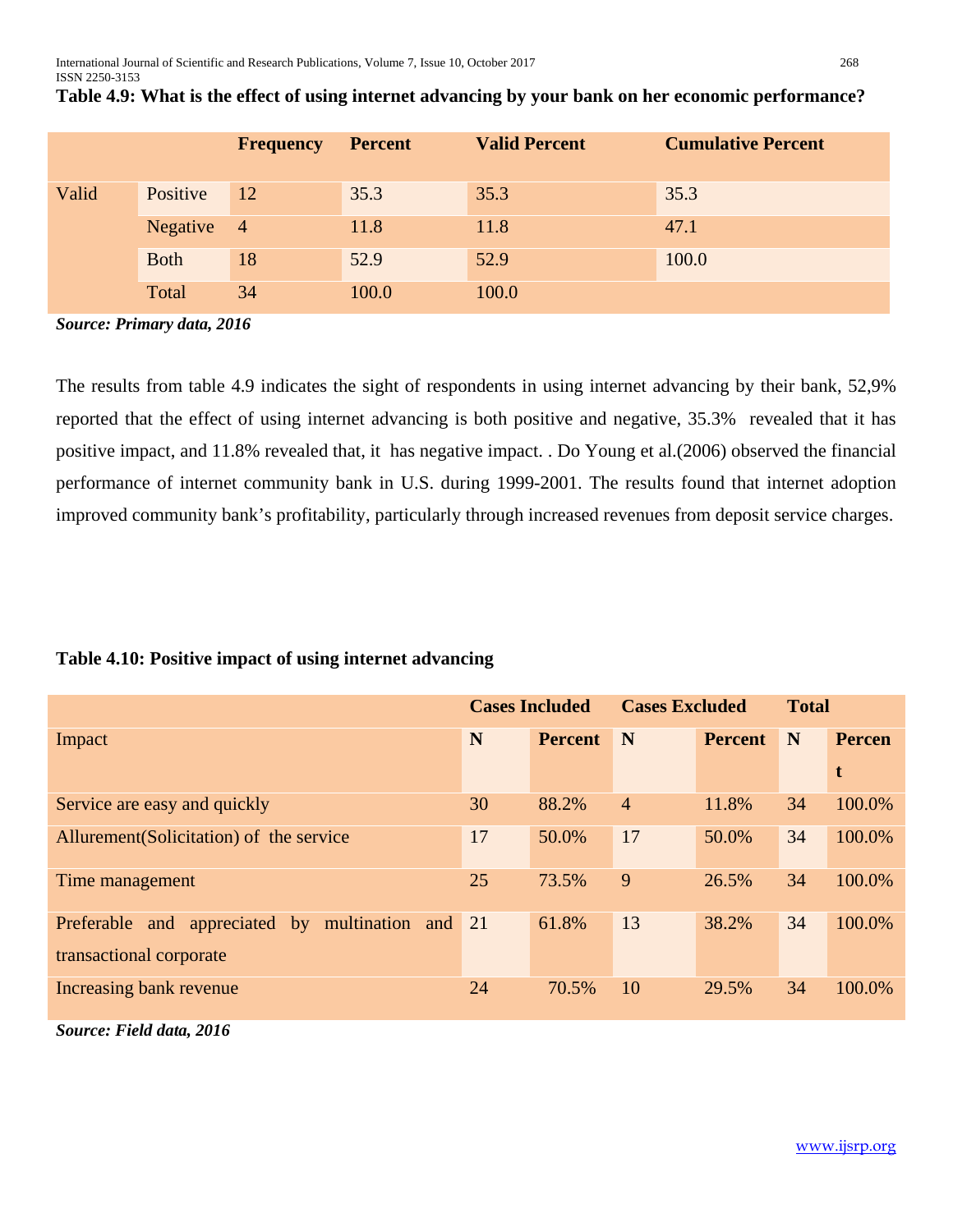The findings from table 4.10 were indicated by banks staff as positive impact of using internet advancing; 88.2% reported that internet advancing make service easy and quick, 73.5% said that it help in time management, 70.5% indicated that internet advancing contribute in increasing bank revenues, 61.8% indicated that internet advancing is preferable and appreciated by multination and transactional corporate, while 50.0% indicated that it facilitate allurement (Solicitation) of the service. The internet advancing has the advantage that customer avoid traveling to or from a bank branch. In this way, internet advancing save time and money, provides convenience and accessibility, and has a positive impact to customer satisfaction. Customers can manage their advancing affairs when their want and they can enjoy more privacy wile interacting with their bank. It had been claimed that internet advancing offers the customer more benefits at lower cost (Mold, 1998).

#### **Table 4.11: Is your bank use electronic card advancing that affects her economic performance?**

|                                   |     | <b>Frequency</b> | <b>Percent</b> | <b>Valid Percent</b> | <b>Cumulative Percent</b> |  |  |  |
|-----------------------------------|-----|------------------|----------------|----------------------|---------------------------|--|--|--|
| Valid                             | Yes | 34               | 100.0          | 100.0                | 100.0                     |  |  |  |
| <b>Source: Primary data, 2016</b> |     |                  |                |                      |                           |  |  |  |

The results from table 4.11 show that all (100%) of respondents confirmed that financial institutions in East African Community Member States are using electronic card advancing that affects her economic performance.

### **Table 4.12: If yes, explain**

|                                             | <b>Cases Included</b> |       | <b>Cases Excluded</b> |                | <b>Total</b>   |                |
|---------------------------------------------|-----------------------|-------|-----------------------|----------------|----------------|----------------|
|                                             | N<br><b>Percen</b>    |       | N                     | <b>Percent</b> | N              | <b>Percent</b> |
|                                             |                       | t     |                       |                |                |                |
| Support on withdraw of money                | 29                    | 85.3% | 5                     | 14.7%          | 3              | 100.0%         |
|                                             |                       |       |                       |                | $\overline{4}$ |                |
| Help to pay different product at market     | 21                    | 61.8% | 13                    | 38.2%          | 3              | 100.0%         |
|                                             |                       |       |                       |                | $\overline{4}$ |                |
| Salaries and wages account situation        | 21                    | 61.8% | 13                    | 38.2%          | 3              | 100.0%         |
|                                             |                       |       |                       |                | $\overline{4}$ |                |
| Money stability (The transaction done by 31 |                       | 91.2% | 3                     | 8.8%           | 3              | 100.0%         |
| the two organs out of customers)            |                       |       |                       |                | $\overline{4}$ |                |
|                                             |                       |       |                       |                |                |                |

[www.ijsrp.org](http://ijsrp.org/)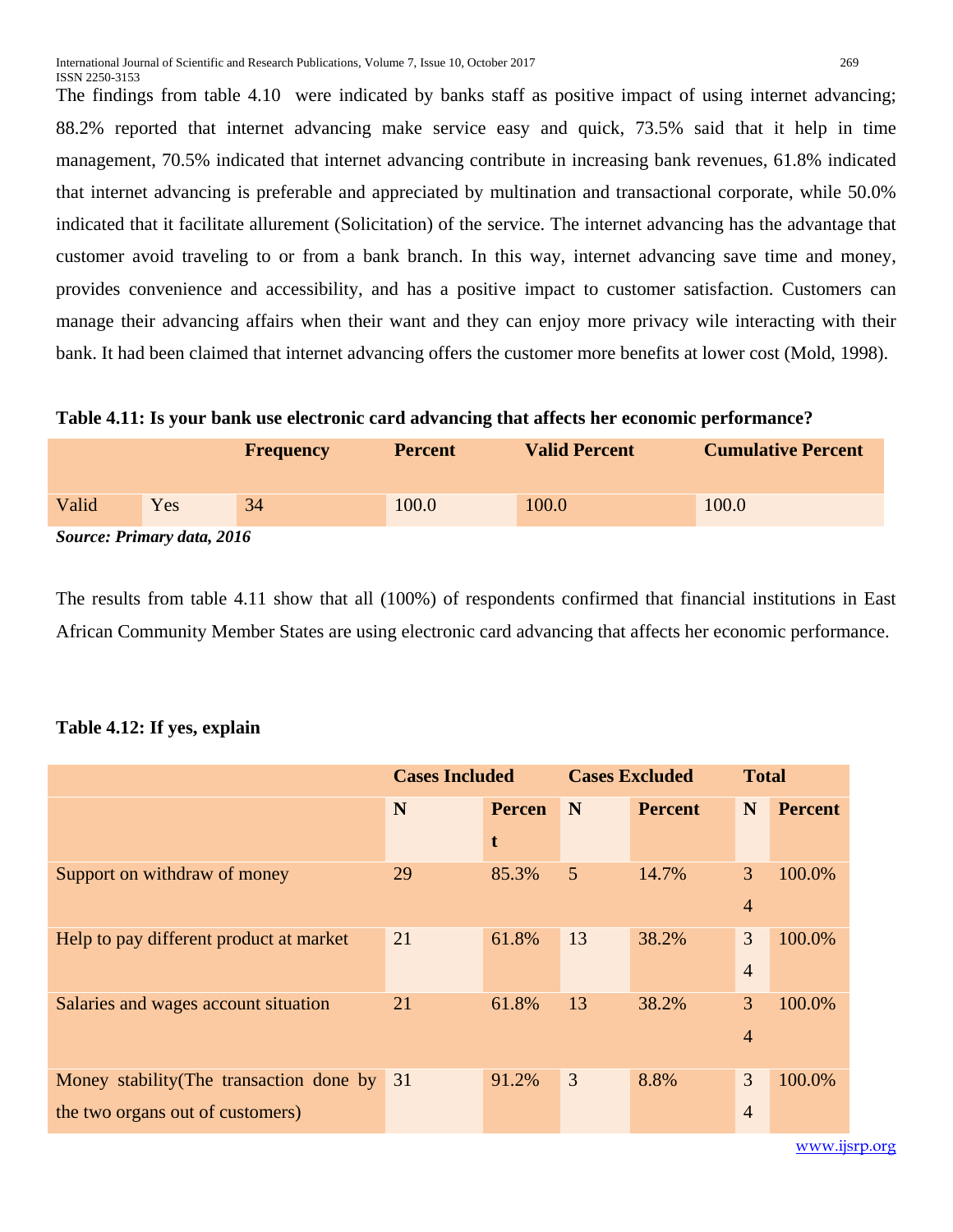| International Journal of Scientific and Research Publications, Volume 7, Issue 10, October 2017<br>270<br>ISSN 2250-3153 |  |          |  |       |               |        |  |  |
|--------------------------------------------------------------------------------------------------------------------------|--|----------|--|-------|---------------|--------|--|--|
| Minimizing inflation (minimum physical 18)                                                                               |  | 52.9% 16 |  | 47.1% | $\mathcal{R}$ | 100.0% |  |  |
| money)                                                                                                                   |  |          |  |       |               |        |  |  |
| <b>Source: Field data, 2016</b>                                                                                          |  |          |  |       |               |        |  |  |

As shown in table 4.12, 31 respondents represented by 91.2% mentioned that electronic card advancing guarantee money stability(the transaction done by the two organs out of customers), 85.3% of respondents reported that it support on withdraw of money, 61.8% reported that it help pay different product at market such as supermarket, 61.8% also motioned that it aid customers to check salaries and wages account situation, and 52.9% mentioned that it minimize national inflation(minimum physical money). Various studies have shown the benefit of electronic card advancing as maximum flexibility in payment transactions in small nominal amount. (Milner et al., 2002), noticed that, it help for example in transport, in cinemas, in clubs, in market and super market.

**Figure 4.3: If yes, explain**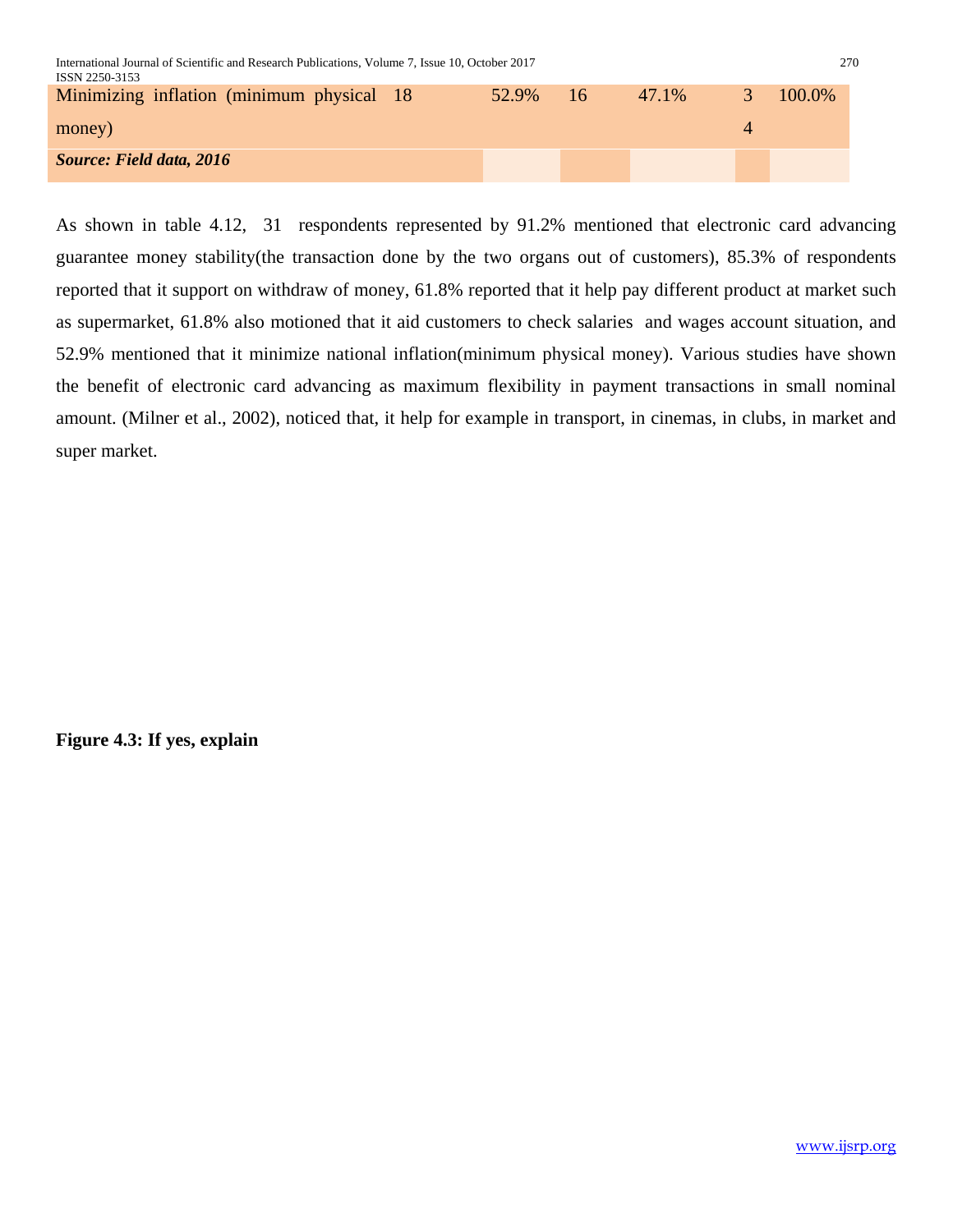

#### *Source: Field data, 2016*

### **4.2 Conclusion**

The set Production on this Study curried out onCommercial Banks in East African community member States were demonstrated that the percentages of 4/5 of 160,057,000 population living in the region are not regularly using electronic advancing thro 48% are not even involve on the operators of technology advancing which bring out misplaced of financial performance and undesirable significances on the State's monetary policy implementation. It should be renowned that technologyadvancing could play an excessive role on financial performance of financial institutions (banks) when countries brand energy on educating and encourage the system of socio-economic development of a particular State member of east African Community

Technology advancing improves thatfinancial performance of Commercial Banks in East African community member States, could not consideronly as client's facilitation of services and even the performances of the commercial banks but should considering its impact beyond business aspect up to the as one of strategic weapon for these countries member of east Africa community in particular, developing countries in general to improve its socio-economic development aspect. If specific States regulate its technique of encouraging and motivate the community to operate with these electronic advancing component, should eradicate the illness existing in the population of east African community state member such as poor understanding linked to academic level, careless (negligence) and resistance on change that still happening and sometime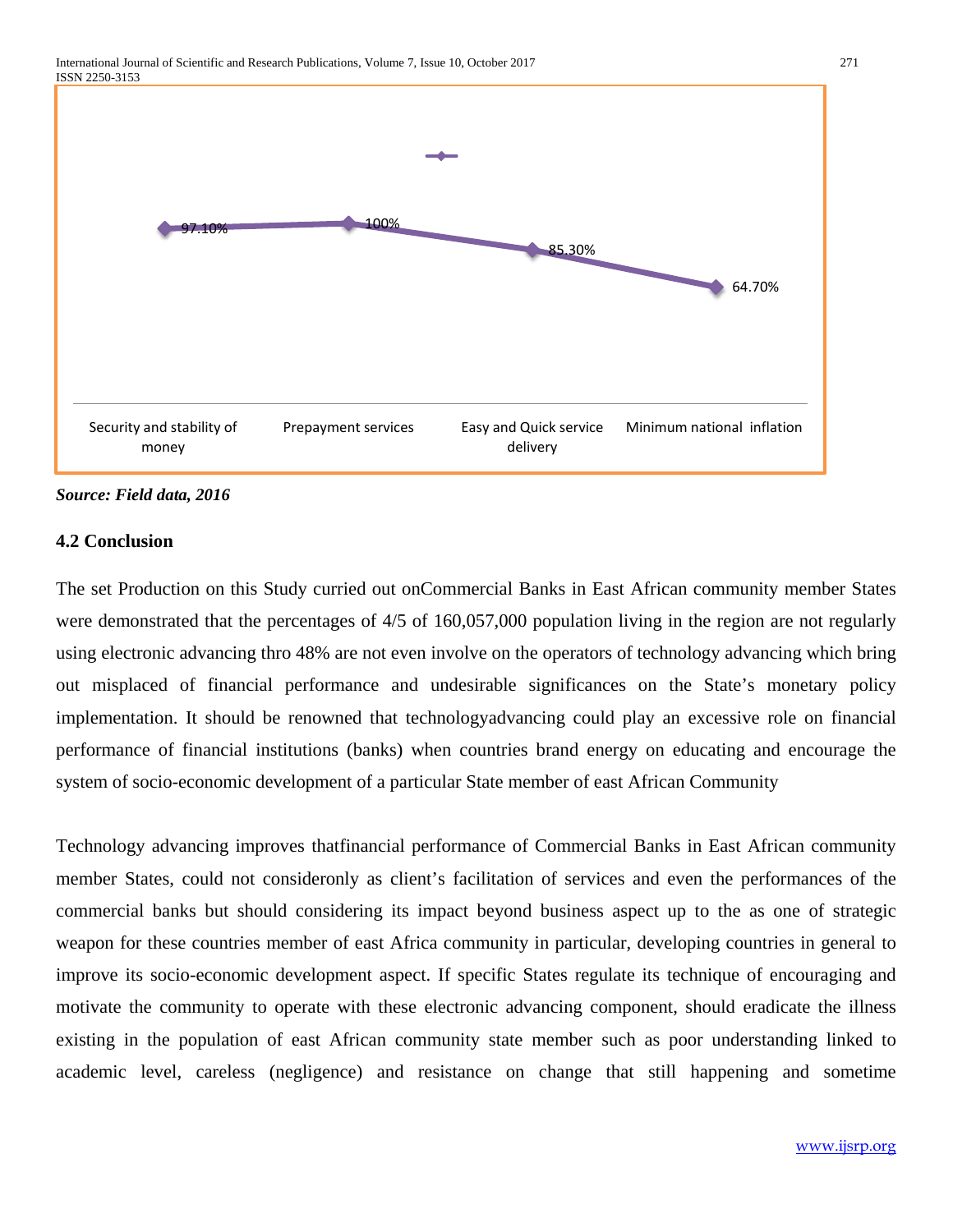supportedblindly by leadership system that cause the limitation of these Countries' progress in terms of economic development.

Thusthe objectives of this studywhich were based onthe role of Mobile advancing; the contribution of Internet advancing; the impact of Electronic Card advancingand to develop a model on the best practices of electronic advancing strategy in enhancing financial performance of Commercial Banks in East African community member States, the findings revealed that 100% of respondents confirmed that financial institutions (Commercial banks) in East African Community states member are using electronic advancing that should continue support the achievement of their goals related with the growth of the said Commercial Banks. During this scientific Journey, the majority of 76.5% of defendants, illustrated that mobile advancing shouldplaying a vibrant role on the Commercial Banks 'economic performance such as quickly and easy service delivery; Increasing institution's income; decreasing cost and other financial institutions changes; Easy transfers on both banks and customers and so on. The internet banking and electronic cards advancing well establishedshould help in effective technologyadvancing system. Withdraw and transaction can be made anywhere at any time. In general, the technology advancing has made advancing transaction to be easier by bringing services closer to its customers hence improving performance offinance in East African community states member.

#### **4.3 Recommendations**

After long journey in this Study, the researchers provided and advised to consider strongly the recommendations bellow that should play if considered a vital role on the performance.Adoption of Technologies system by the leadership system in this member states, should influence the content and quality of banking operations doing by these Financial Institutions which could back and increase their performance. From all indications, Technology advancing presents great potential for financial performance and the business process reengineering of East African community member states' Banks. Investment in Information technology should form an important component in the overall strategy of banking operators to ensure effective performance.

It is imperative for bank management to intensify investment in Information Technology and Information Communication Technology products to facilitate speed, convenience, and accurate services which will value their financial performance vis a vis to the customers, or otherwise lose out to their competitors. The banking industry in East African community member states presents Information Technology and Information Communication Technology providers with great opportunity to market their innovations which support them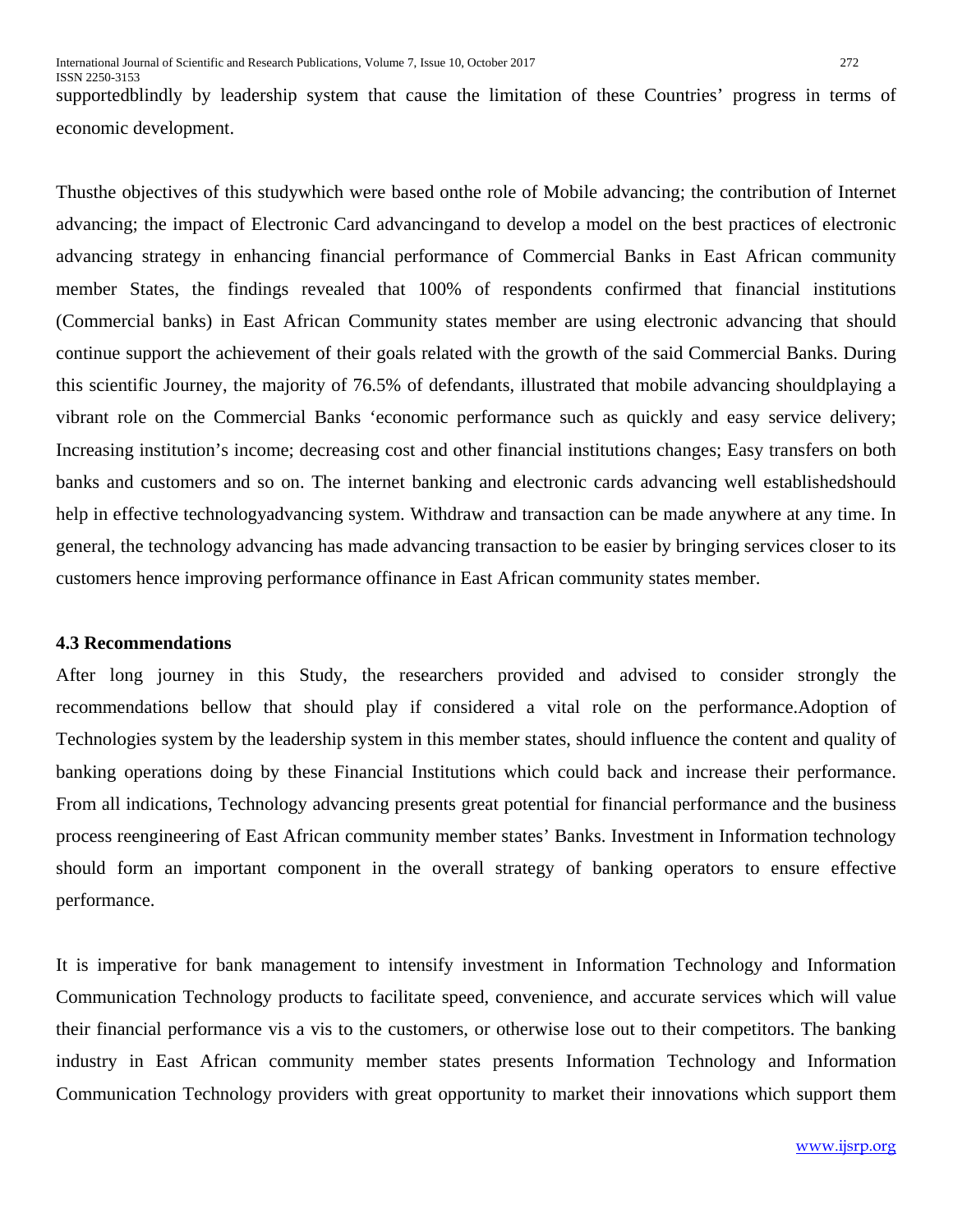enough on their financial performance. Success in this area however depends on how they can customise their services to appeal to the ready minds of various stake holders in the industry.

- $\checkmark$  The study recommends that the Commercial Banks in East African community member States should considered intensifying the mobileadvancing as this will ensure service accessibility by customers and thus improving their financial performance.
- $\checkmark$  States member of East African community member Statesshould focus on the third industrial revolution as the birthplace of informational technology system where business is facilitatedwith the support of using the software in terms of digital revolution. This age of the services supported by home computer, internet, cell phones, microwaves, automation and robots should be used to support the long projection of the nations with the sophistication considering as the rapid access of development that has given rise to the ever growing population world-wide.
- $\checkmark$  Governmentshouldbrandcorrect Information Technology policy by certifying that Computer, Communication equipment and other Information Technology infrastructures, to a large extent, are manufactured in the countries so that Information Technology illiterates are considered, by making the equipment and infrastructures technological friendly. Also, government should contribute in ensuring focused telecommunication industry is visible to reduce or remove avoidable costs of implementing electronic advancing. To counter the threats and insecurity posed to net banking, like money laundering, fraud, among others, necessary legal codes backing the industry must be established and fully followed up as this will enhance the growth of the industry.
- $\checkmark$  Automated Teller Machine (ATM) should be put in different sites easily accessible by the operators, so that quick service and convenience is maintained hence improving bank processes. At the sometime constantly serviced should be ensured in order to provide reliability of the services.
- $\checkmark$  The Commercial Banks should subscribe to reliable internet providers for effective and efficient servicedelivery.
- $\checkmark$  The Commercial Banks should employ skilled personnel with more experience on network management in order to ensure the reliability of network.
- $\checkmark$  The Commercial Banks management should establish country wide supported by her Government training and seminars for clients on usage of various e business applications for efficient performance of the bank. For example, training on Automated Teller Machine (ATM) and VISA usage, internet advancing, and mobile advancing and soon.
- $\checkmark$  The bank should keep on upgrading their e advancing technology in order to have an up to date system for effective service delivery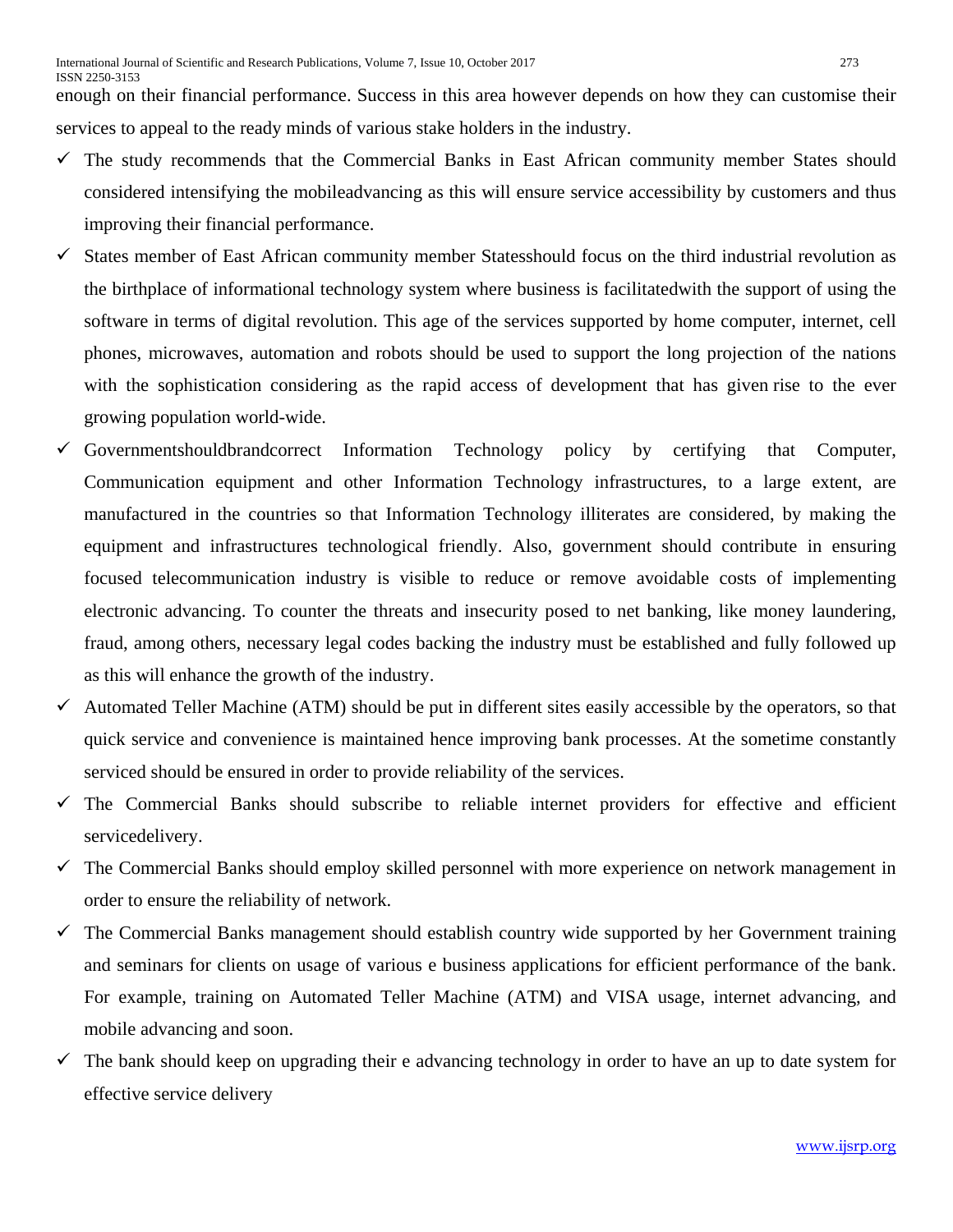International Journal of Scientific and Research Publications, Volume 7, Issue 10, October 2017 274 ISSN 2250-3153

**References**

[www.ijsrp.org](http://ijsrp.org/)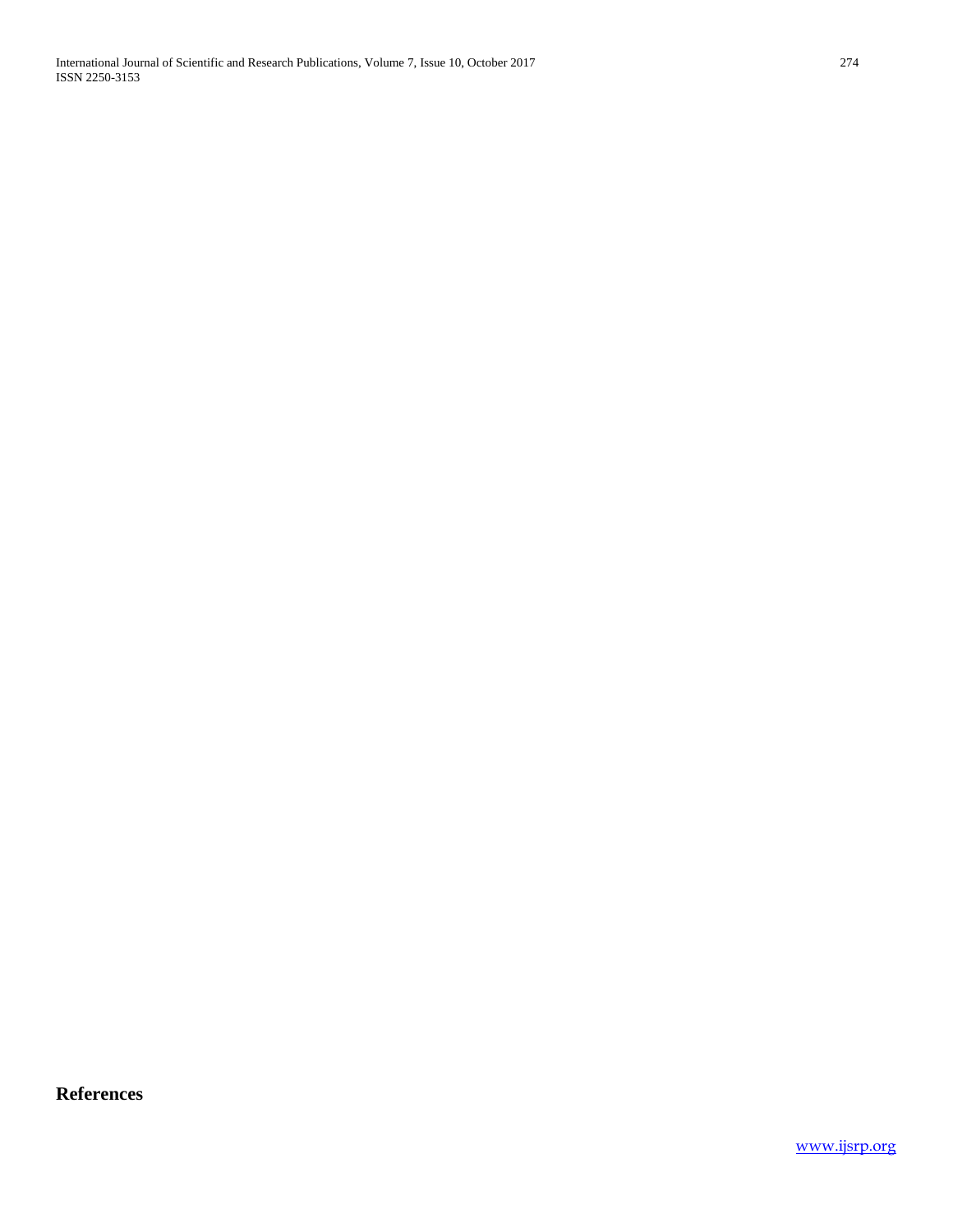Akinuli, O. (1999). Information Technology in Business Industry, Operational Application, Problems and future Challenges. C.B.N Bullion, Vol. 56, 7-24. Aladwani, A. (2001). A Field Study of Drivers, Development Challenges, and Expectations, International Journal of Information Management, N0. 21, 213–225 Al-Gahtani, S. (2001). The applicability of TAM outside North America: an empirical test in TheUnited Kingdom. Information Resource Management Journal Vol. 14 (3), 37-46 Anyanwaokoro, M. (1999). Theory and Policy of Money and Banking, Enugu, Nigeria: HossanaPublications. 34-58 Anyanwaokoro, M. (2001). Element, Practice and Processes of Banking Operations, Enugu, Nigeria: Hossana Publication, 22-27 Barnabas A. (2014). Mobile financial services and regulatory in Kenya: Competition authority of Kenya; Kenya Railways Hqs Block, 00200 Nairobi Kenya, 5-14 Ben Snowman, Wei Ke, Jens Baumgarten (2011). The revenue model for mobile banking and payments: Fair value exchange in action; Financial Services Banking, strategy, marketing and consultant institution, 5, 19 Bander, A. et al. (2010). Internet banking acceptance model: Cross-market examination: Alsajjan B and Dennis C (2010, forthcoming) 'Internet banking acceptance model: a cross-market examination' Journal of Business Research, Vol. 63, ISNP 0148-2963, 17- 25 Casalo, L.V., Flavian, C. and Guinaliu, M., (2007). The role of security, privacy, usability andreputation in the development of online banking. Online Information Review, 31 (5), 583-603. Clive, W. (2007). Academics Dictionary of Banking, New Delhi, India: Arrangement AcademicNew Delhi Daniel, E. Provision of Electronic Banking in the UK and the Republic of Ireland, InternationalJournal of Bank Marketing, Vol. 17, No. 2, 1999, 72–82 David, B. (2006). Cash, Check or Bank Card? The effects of transaction characteristics on the use of payment Instruments: Télécom Paris, Department of Economics and Social Sciences, Paris LAEP, Université Paris I. Panthéon-Sorbonne, 23-25 Brian, J. et al. (2009). Mobile banking: A catalyst for improving bank performance; Deloitte Consulting LLP, 6- 11

Edet, O. (2008). Electronic Banking in Banking Industries and its Effects. International Journalof Investment and Finance, Vol. 3, A.P, 10-16.

Fox, S. and Beier, J., (2006). Online banking 2006: surfing to the bank. Pew Internet &American Life Project,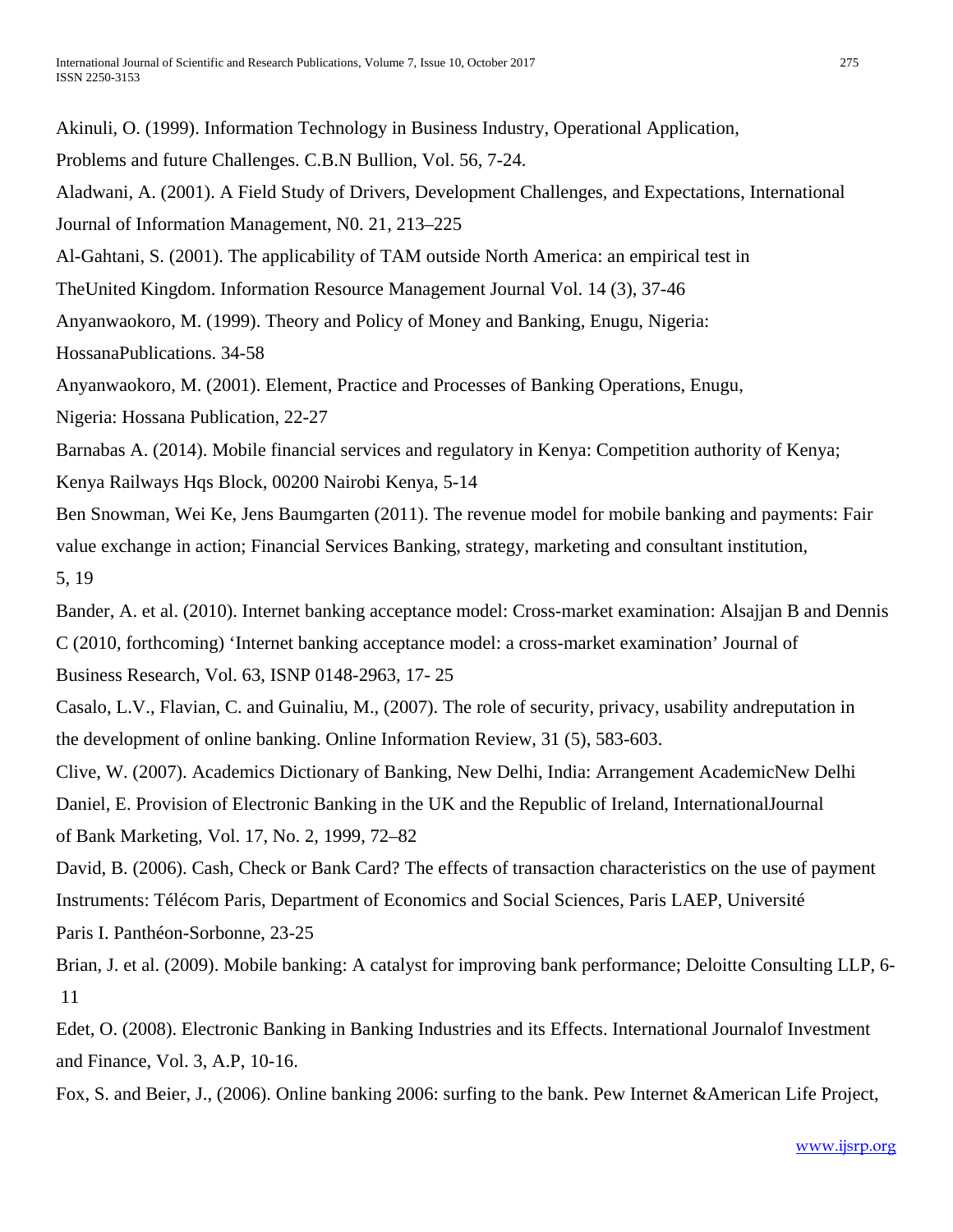Hamid R. D. (2012). The East African Community After Ten Years Deepening Integration: the secretariat of East African community, 89- 126

Hodagho, E. (1996).Assessment of Risk Involved in the Payment System.A paper Presented AtC.B.N Seminar on Payment System, Vol. 1, P.A 22- 46

Ibrahim, D. (2009). Boosting Payment Solution with Visa Card. Daily Champion, P. A.12. 34-78

James, A. (2009). Boosting Payment Solution with visa Cards. Daily Champion, P.A.12. 13-25

Kothari, C.R. (2004). Research Methodology, methods and techniques (2nd ed.). India, Jaipur:47New Age International limited publishers, 102-150

Littler, D. and Melanthiou, D. (2006). Consumer perceptions of risk and uncertainty and theimplications for behaviour towards innovative retail services: the case of Internet,banking.Journal of Retailing and Consumer Services. Vol. 13 (6), 431–443

Maheshwari S.N. (2005). Financial Accounting. 4th edition, New Delhi: Sultan chand&sonsEducational Publishers. 24-27

Mundu, H. (2010). Importance of e-payment on Clearing and Forwarding.DailySun, P.A.8.National Bank of Rwanda (2009), Risk Management guidelines for Non-Bank FinancialInstitutions, 32-45

Omotayo, G. (2007). A Dictionary of Finance, West Bourme, England: West BourmeBusinessSchool. 23-27

Orjih, J. (1996).Element of Banking, Enugu, Nigeria: Rock Communication Publication.35-65

Orio, G. et al. (2010). The wealth of nations revised: a papers series of the south-east european division of the World academy of art and science (seed-Waas); The World Academy of Art and Science: History and Manifesto, ISSN 19708947, 34-65

Sathye, M.(1999). Adoption of Internet banking by Australian consumer: An empiricalInvestigation. International, 24-56

Stephanie, K. et al. (2015). Effects of Internet Banking on the Financial Performance of Commercial Banks in Kenya: aCase of Kenya Commercial Bank; International Journal of Scientific and Research

Publications, Volume 5, ISSN 2250-3153, 4-10

Simpson, J. (2002). The Impact of the Internet in Banking: Observations and Evidence fromDeveloped and Emerging Markets, Telematics and Informatics, Vol.19 No. 4, 2002, 315–330.

Usman, S. (1998). Electronic Banking in Nigeria and the Automation of the Nigeria FinancialSystem.A Paper Presented at C.B.N seminar on the Dynamic of Managing the NigeriaSystem in 21st century, Vol. 1, P.A. 12-30

Richard T.W. (2007). Information Systems:The Global Text Project; Creative CommonsAttribution 3.0